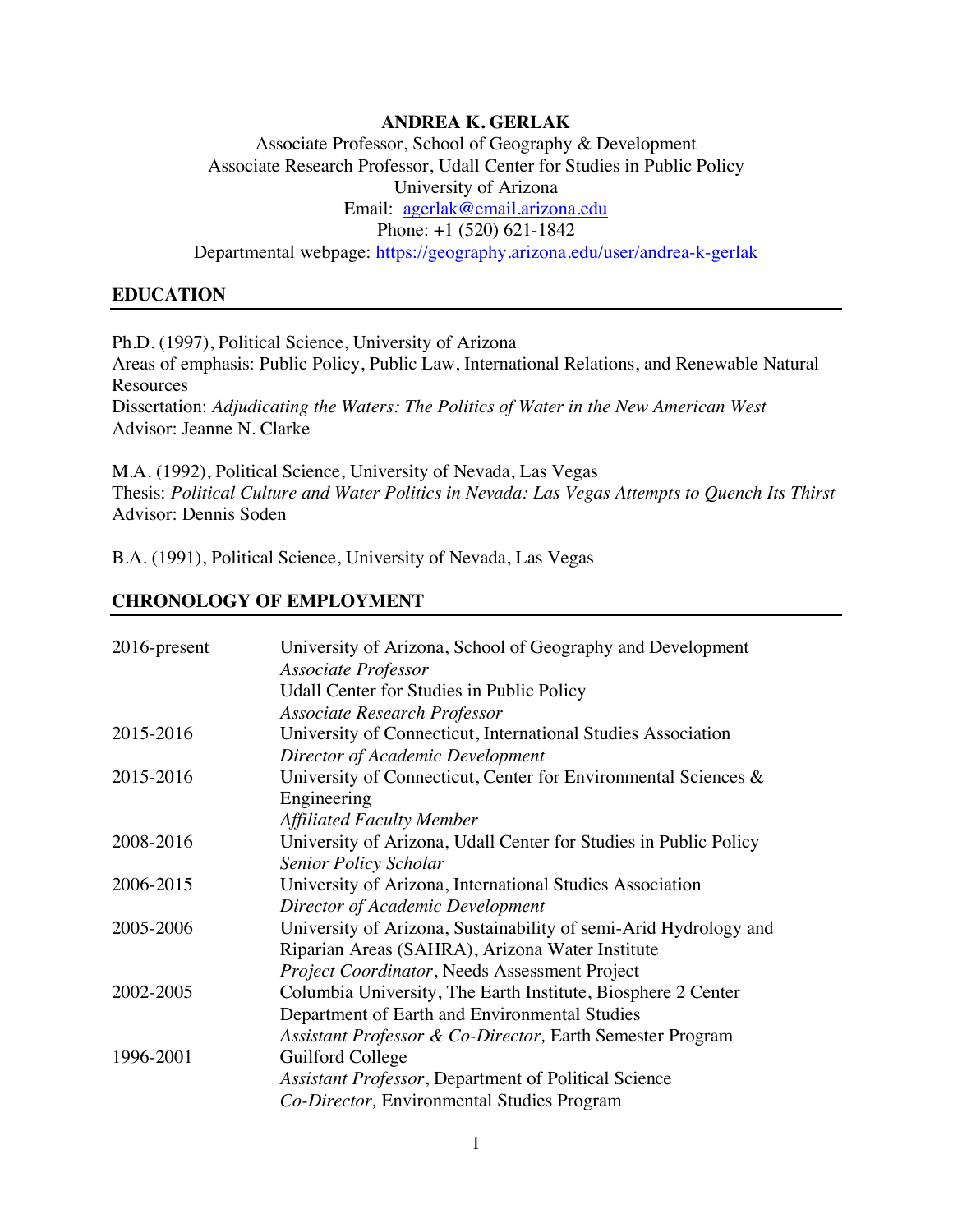| 1994-1996 | University of Arizona, Water Resources Research Center |
|-----------|--------------------------------------------------------|
|           | Research Assistant                                     |
| 1994      | Arizona Supreme Court, Office of the Special Master    |
|           | <b>Ford Foundation Intern</b>                          |
| 1993      | Americans for the Environment, Washington, DC          |
|           | Intern                                                 |

# **HONORS, AWARDS AND FELLOWSHIPS**

| 2018         | <b>Ladd Holist Award for Service</b><br><b>International Studies Association</b> |
|--------------|----------------------------------------------------------------------------------|
| 2017         | <b>OpEd Project, Fellow</b>                                                      |
|              | Public Voices, Tucson, AZ                                                        |
|              | Fellow: A select group of university and community leaders who train in          |
|              | writing OpEds for a one-year fellowship                                          |
| 2015-2016    | <b>Greater Tucson Leadership, Fellow</b>                                         |
|              | Tucson, AZ                                                                       |
|              | Fellow: A select group of local leaders who collaborate on                       |
|              | leadership development and community engagement in Tucson for                    |
|              | a one-year fellowship                                                            |
| 2015         | Colorado State University Warner College of Natural Resources                    |
|              | Outstanding Publication Award for "Examining the adaptability of                 |
|              |                                                                                  |
|              | collaborative governance associated with publicly managed ecosystems             |
|              | over time: insights from the Front Range Roundtable, Colorado,                   |
| 2013         | USA." Ecology and Society 20(1): 35.                                             |
|              | Honorable mention for the best paper award by Routledge Publishing               |
|              | and the International Water Resources Association for "Hydrosolidarity           |
|              | and beyond: can ethics and equity find a place in today's water resource         |
|              | management?" Water International 36(3): 251-265.                                 |
| 2011-present | Earth System Governance, Senior Research Fellow                                  |
|              | Fellow: Senior scientists and faculty members who seek to link their             |
|              | research projects with the broader themes and questions of earth                 |
|              | system governance. Through a bottom-up, dynamic, and active                      |
|              | network, fellows collaborate on research, debate ideas, and                      |
|              | disseminate information on relevant events and opportunities in the<br>field.    |
| 1999-2000    | <b>Natural Resources Leadership Institute, Fellow</b>                            |
|              | North Carolina State University, Raleigh, NC                                     |
|              | <i>Fellow:</i> A select group of environmental leaders chosen from across the    |
|              | state who collaborate through a conflict resolution and mediation approach       |
|              | to tackle some of the toughest environmental and natural resource issues         |
| 1996         | <b>Outstanding Graduate Teaching Assistant Award, Recipient</b>                  |
|              | University of Arizona, College of Social and Behavioral Sciences                 |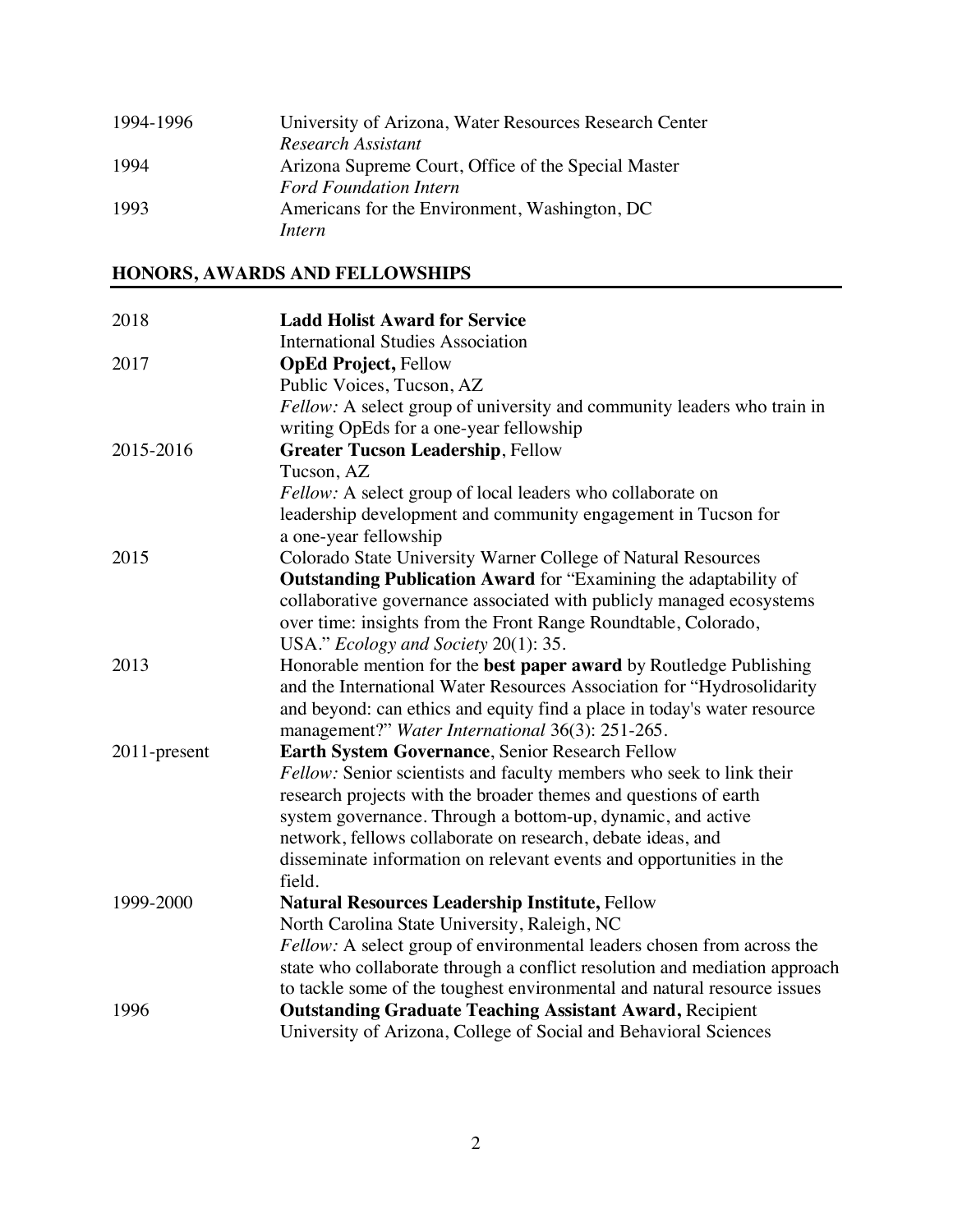### **SERVICE AND OUTREACH**

#### *National and International Service*

#### Editorship and Editorial Boards

*Journal of Environmental Policy and Planning*, Co-editor (2016-present) An international journal published by Taylor and Francis providing a forum for the critical analysis of environmental policy and planning. At http://www.tandfonline.com/toc/cjoe20/current 2017 Impact Factor: 2.8

*Anthropocene*, Editorial Board (2013-present) A new journal published by Elsevier addressing the nature, scale, and extent of the influence that people have on Earth. At http://www.journals.elsevier.com/anthropocene 2015 Impact Factor: 1.7

*Climatic Change*, Associate Deputy Editor (2016-2019) An international journal published by Springer designed to provide a means of exchange between those working on problems related to climatic variations from different disciplines. At http://link.springer.com/journal/10584 2017 Impact Factor: 4.4

*International Studies Association,* Finance Committee Member (2018-2020)

*Oxford Bibliographies in Environmental Science*, Advisory Board (2013-2016)

*Blackwell Publishers International Studies Compendium Project,* Managing Editor (2007-2009)

#### Grant Referee

| 2019 | Reviewer, Science, Technology & Society (STS) Program, National        |
|------|------------------------------------------------------------------------|
|      | <b>Science Foundation</b>                                              |
| 2018 | Reviewer, Geography & Spatial Sciences Program, National Science       |
|      | Foundation                                                             |
| 2017 | Reviewer, Proposals for Innovation & Organizational Change Program,    |
|      | <b>National Science Foundation</b>                                     |
| 2016 | Reviewer, Netherlands Organisation for Scientific Research, Top Sector |
|      | Water Call                                                             |
| 2014 | Reviewer, Council for Earth and Life Sciences of the Netherlands       |
|      | Organisation for Scientific Research                                   |
| 2013 | Reviewer, Social Sciences and Humanities Research Council of Canada    |
| 2010 | Reviewer, Social Science Reviewer, Alaska Coastal Marine Institute     |
| 2008 | Reviewer, Science, Technology and Society Program, National Science    |
|      | Foundation, Doctoral Dissertation Research Award                       |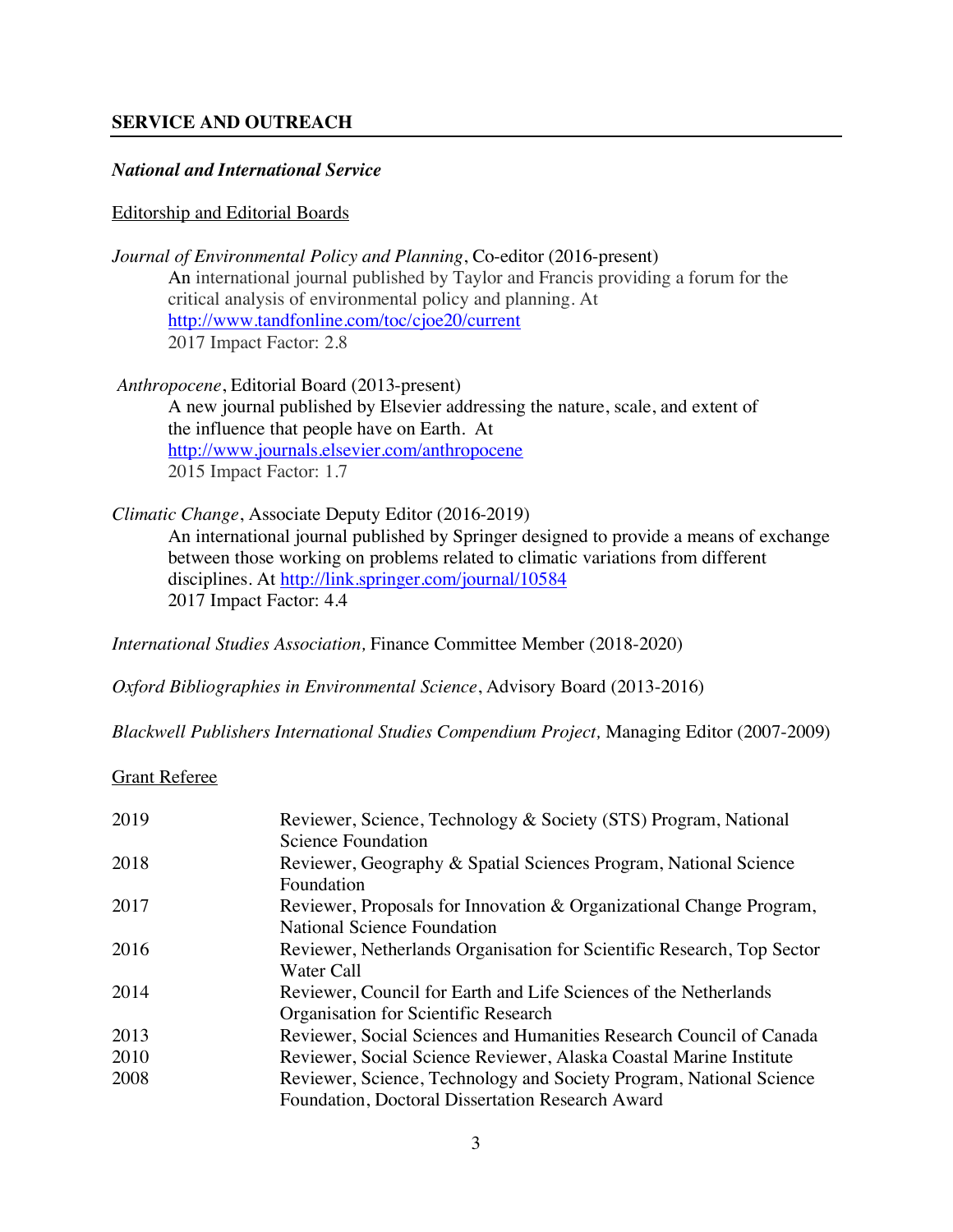| 2005-2007 | Reviewer, Water Research, Education, and Outreach, University of    |
|-----------|---------------------------------------------------------------------|
|           | Arizona, Technology and Research Initiative Water Sustainability    |
|           | Program                                                             |
| 2006      | Reviewer, Proposals for Innovation & Organizational Change Program, |
|           | National Science Foundation                                         |

#### Other Referee Service

| 2018      | Review Team Member, University of Arizona Institute of the              |
|-----------|-------------------------------------------------------------------------|
|           | <b>Environment Periodic Review</b>                                      |
| 2005-2018 | International Review Panel Member. Earth System Governance              |
|           | Conferences (2018, 2017, 2016, 2015, 2013, 2011, 2010, 2008, 2007,      |
|           | 2005)                                                                   |
| 2014-2015 | Scientific Committee Member, Workshops on Environment and Security:     |
|           | A Series of Seminars on the Environment-Security Nexus                  |
| 2009      | Proposal reviewer, U.S. Geological Survey, Colorado River Basin Science |
|           | and Resource Management Symposium                                       |
| 2008-2009 | Project Reviewer, Transboundary Water Resource Management Case          |
|           | Study and Teaching Module. American Museum of Natural History,          |
|           | Center for Biodiversity and Conservation                                |
| 2008      | Reviewer, International Studies Association and Wiley-Blackwell         |
|           | Publishers Compendium Project                                           |
|           |                                                                         |

#### Manuscript Referee

Global Environmental Politics; International Studies Quarterly; Journal of Peace Research; Global Environmental Change; Current Opinion in Environmental Sustainability; Political Research Quarterly; Journal of Public Administration Research and Theory; Public Administration Review; Policy Studies Journal; Political Geography; Comparative Politics; International Studies Perspective; Journal of Environment and Development; Environmental Management; Environmental Science and Policy; International Journal of the Commons; Ecology and Society; International Environmental Agreements: Politics, Law and Economics; International Journal of Environment and Pollution; Journal of Water and Climate; Marine Freshwater Research; GeoForum; Water Policy; Journal of Comparative Policy Analysis; Natural Resources Forum; Journal of the American Water Resources Association; Society and Natural Resources; Water International; Environmental Earth Sciences; Journal of Hydrology; California Agriculture Journal, Weather, Climate & Society

### Committee Service

### *University of Arizona*

| 2019      | Graduate College Student Fellow Award Committee                  |
|-----------|------------------------------------------------------------------|
| 2018-2019 | Ad hoc Seminar and Retirement Celebration Committee, School of   |
|           | Geography & Development                                          |
| 2018      | College of Social and Behavioral Sciences, Scholarship Committee |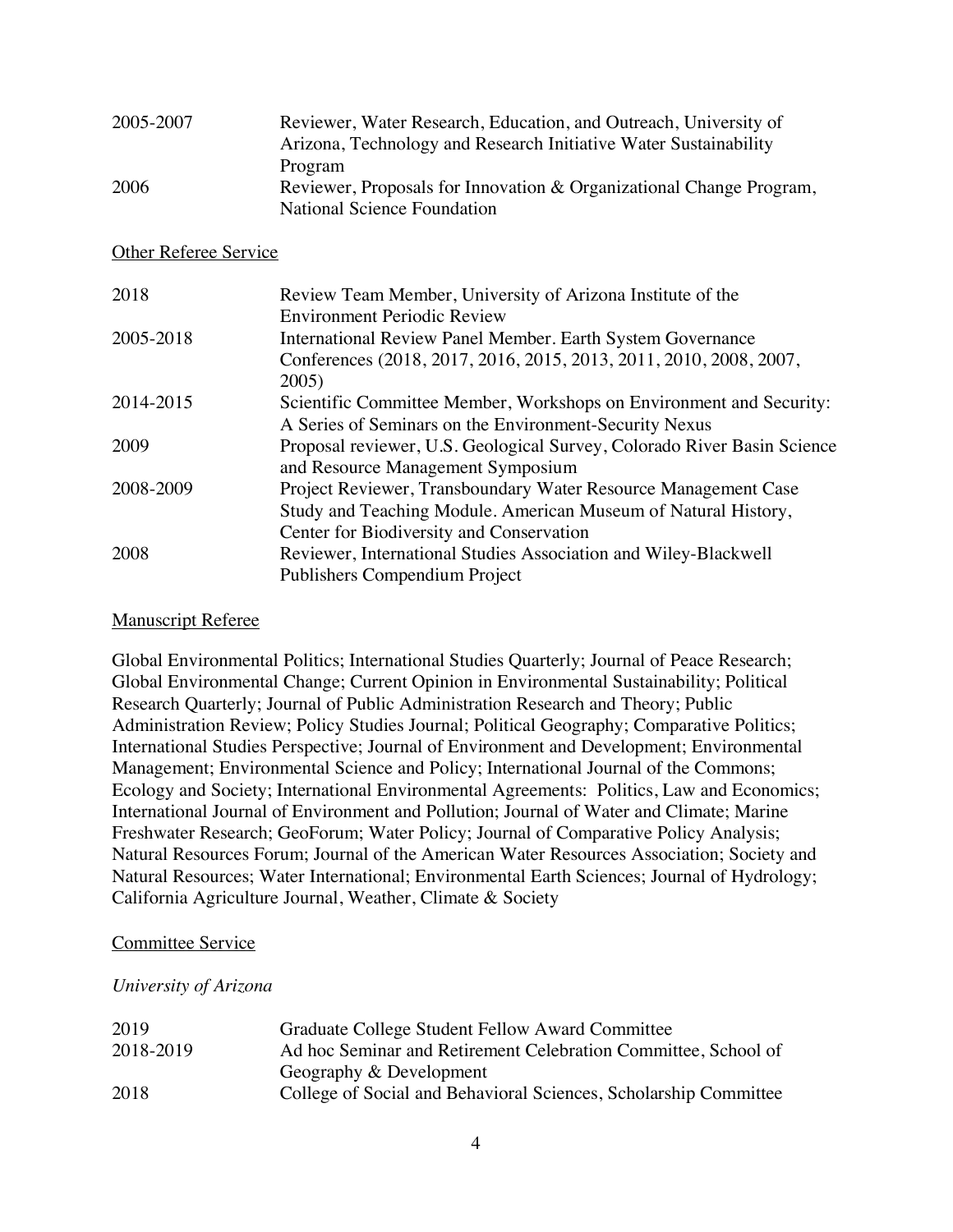| $2016$ -present | Undergraduate Curriculum Committee, School of Geography &           |
|-----------------|---------------------------------------------------------------------|
|                 | Development                                                         |
| $2017$ -present | Gamma Theta Epsilon, Faculty Advisor                                |
| 2017-present    | Executive Committee Member, M.S. Water, Society, and Policy Program |
| 2017-present    | Executive Committee Member, The Center for Climate Adaptation       |
|                 | Science and Solutions (CCASS)                                       |
| 2017            | Annual Performance Review Committee, School of Geography &          |
|                 | Development                                                         |
| 2016-2017       | New Faculty Search Committee, School of Geography & Development     |

*Columbia University*

| 2002-2003 | Member, Curriculum & Education Committee, Biosphere 2 Center |
|-----------|--------------------------------------------------------------|
| 2002-2003 | Member, Library Committee, Biosphere 2 Center                |

# *Guilford College*

| 1998-1999 | Member, Greening the Campus Committee            |
|-----------|--------------------------------------------------|
| 1997-1999 | Member, International Studies Committee          |
| 1997      | Member, Administrative Reorganization Task Force |

# **PUBLICATIONS**

\*\* denotes student co-author; ° denotes award or nomination

### *Scholarly Books*

Betsil, Michele, Tabitha Benney, and **Andrea K. Gerlak**, editors. 2020. *Agency in Earth System Governance*. Cambridge, UK: Cambridge University Press.

Volgy, Thomas J., Zlatko Šabič, Petra Roter, and **Andrea K. Gerlak**, editors. 2009. *Mapping the New World Order*. Wiley-Blackwell Publishers.

### *Chapters in Scholarly Books and Monographs*

Michele M. Betsill, Tabitha M. Benney, **Andrea K. Gerlak**, Calum Brown, Sander Chan, Oscar Enechi, Ronald Mitchell, Ian Möller, James Patterson, Michelle Scobie, Sandra van der Hel, and Oscar Widerberg. 2020. Introduction: Agency in Earth System Governance. In Michele Betsill, Tabitha Benney, and Andrea K. Gerlak, editors. *Agency in Earth System Governance*. Cambridge, UK: Cambridge University Press (forthcoming).

Gerlak, Andrea K. Megan Mills-Novoa<sup>\*\*</sup>, Alison Elder<sup>\*\*</sup>, Oke Enechi, and Pritee Sharma. 2020. Issues and Geography. In Michele Betsill, Tabitha Benney, and Andrea K. Gerlak, editors.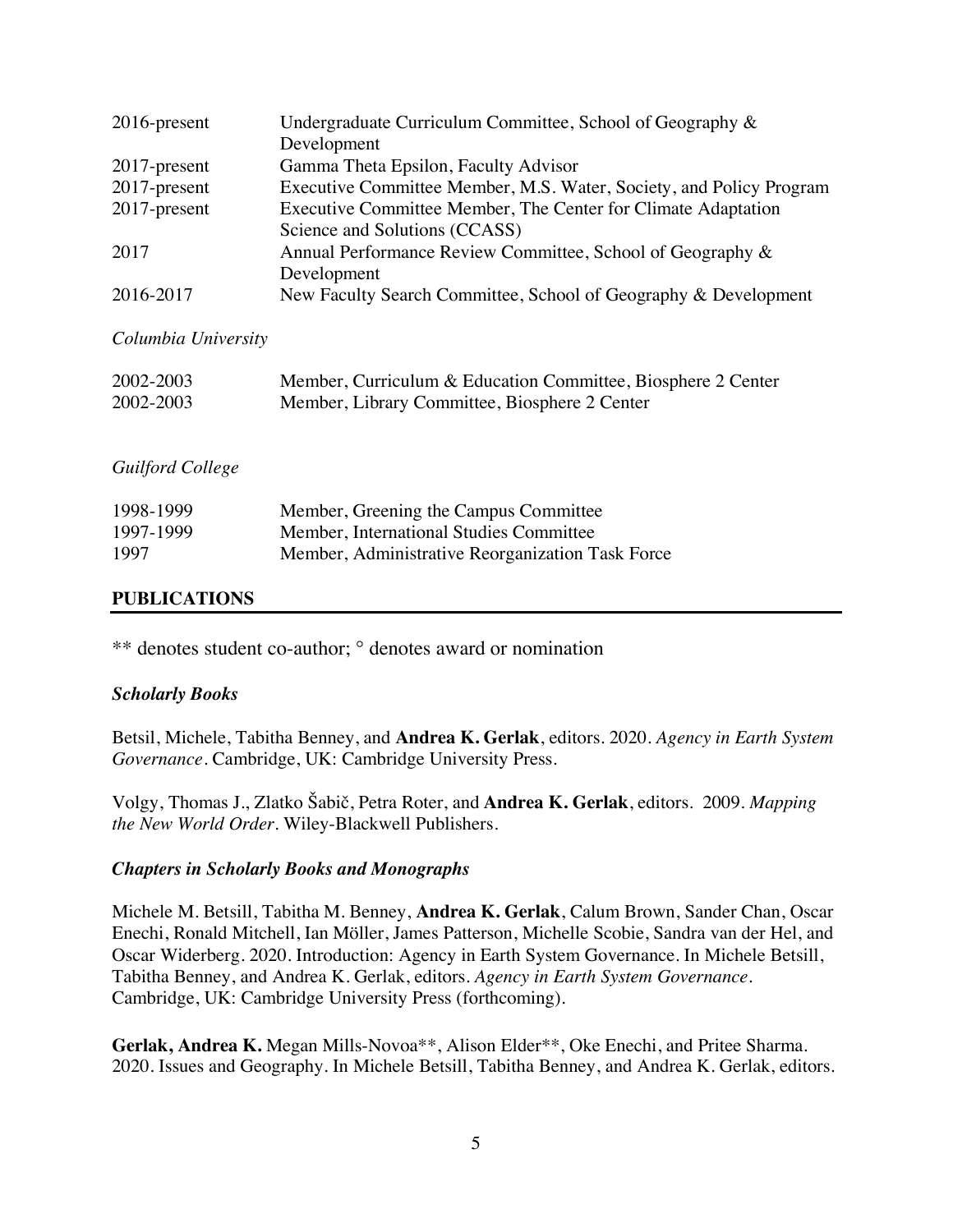*Agency in Earth System Governance*. Cambridge, UK: Cambridge University Press (forthcoming).

**Gerlak, Andrea K.,** Thomas R. Eimer, Marie Claire Brisbois, Megan Mills-Novoa\*\*, Luuk Schmitz\*\*, Jorrit Luimers\*\*, and Paivi Abernethy\*\*. 2020. Agency and Power. In Michele Betsill, Tabitha Benney, and Andrea K. Gerlak, editors. *Agency in Earth System Governance*. Cambridge, UK: Cambridge University Press (forthcoming).

**Gerlak, Andrea K.,** Michele Betsill, James Patterson, Sander Chan, Tabitha Benney, Marie-Claire Brisbois, Thomas Eimer, and Michelle Scobie. 2020. Conclusion: Policy implications of ESG-Agency research and reflections on the road ahead. In Michele Betsill, Tabitha Benney, and Andrea K. Gerlak, editors. *Agency in Earth System Governance*. Cambridge, UK: Cambridge University Press (forthcoming).

**Gerlak, Andrea K.** and Helen Ingram. 2018. De-Politicized Policy Analysis: How the Prevailing Frameworks of Analysis Slight Equity in Water Governance. In Rutgerd Boelens, Tom Perreault, and Jeroen Vos, editors. *Water Justice*. Cambridge, UK: Cambridge University Press, pp. 71-88.

**Gerlak, Andrea K.** and Farhad Mukhtarov. 2018. Many Faces of Security: Discursive Framing in Cross-border Natural Resource Governance in the Mekong River Commission. In Harlan Koff and Carmen Maganda, editors. *Environmental Security in Transnational Contexts: What Relevance for Regional Human Security Regimes?* NY: Routledge, pp. 67-88.

Megdal, Sharon B., Adriana Zuniga Teran, Robert G. Varady, Nathaniel Delano\*\*, **Andrea K.**  Gerlak and Ethan T. Vimont\*\*. 2017 Groundwater governance in the United States: a mosaic of approaches. In Karen G. Villholth, Elena Lopez-Gunn, Kirstin Conti, Alberto Garrido, Jac Van Der Gun, editors. Advances in Groundwater Governance. Washington, DC: CRC Press, pp. 483- 510.

**Gerlak, Andrea K.** 2017. Transnational Networks and Transboundary Water Governance in the Colorado River Delta. In Owen Temby and Peter Stoett, editors. *Towards Continental Environmental Policy? North American Transnational Networks and Governance*. Albany, NY: SUNY Press, pp. 203-227.

**Gerlak, Andrea K.** 2016. When Regionalism Works: An Exploration of Design Element and Context. In Alberto Garrido and Ayman Rabi, editors. *Managing Water in the 21<sup>s</sup>* Century: *Challenges and Opportunities.* Proceedings of the 8<sup>th</sup> Rosenberg International Forum on Water Policy. University of California Press, pp. 41-68.

**Gerlak, Andrea K.** and Susanne Schmeier. 2016. River Basin Organizations and the Governance of Transboundary Watercourses. In Ken Conca and Erika Weinthal, editors*. The Oxford Handbook of Water Politics and Policy*. Oxford, UK, pp. 532-548.

Heikkila, Tanya and **Andrea K. Gerlak.** 2016. Learning. In Christopher Ansell and Jacob Torfing, editors. *Handbook on Theories of Governance*. Cheltenham, UK: Edward Elgar Publishing, pp. 225-235.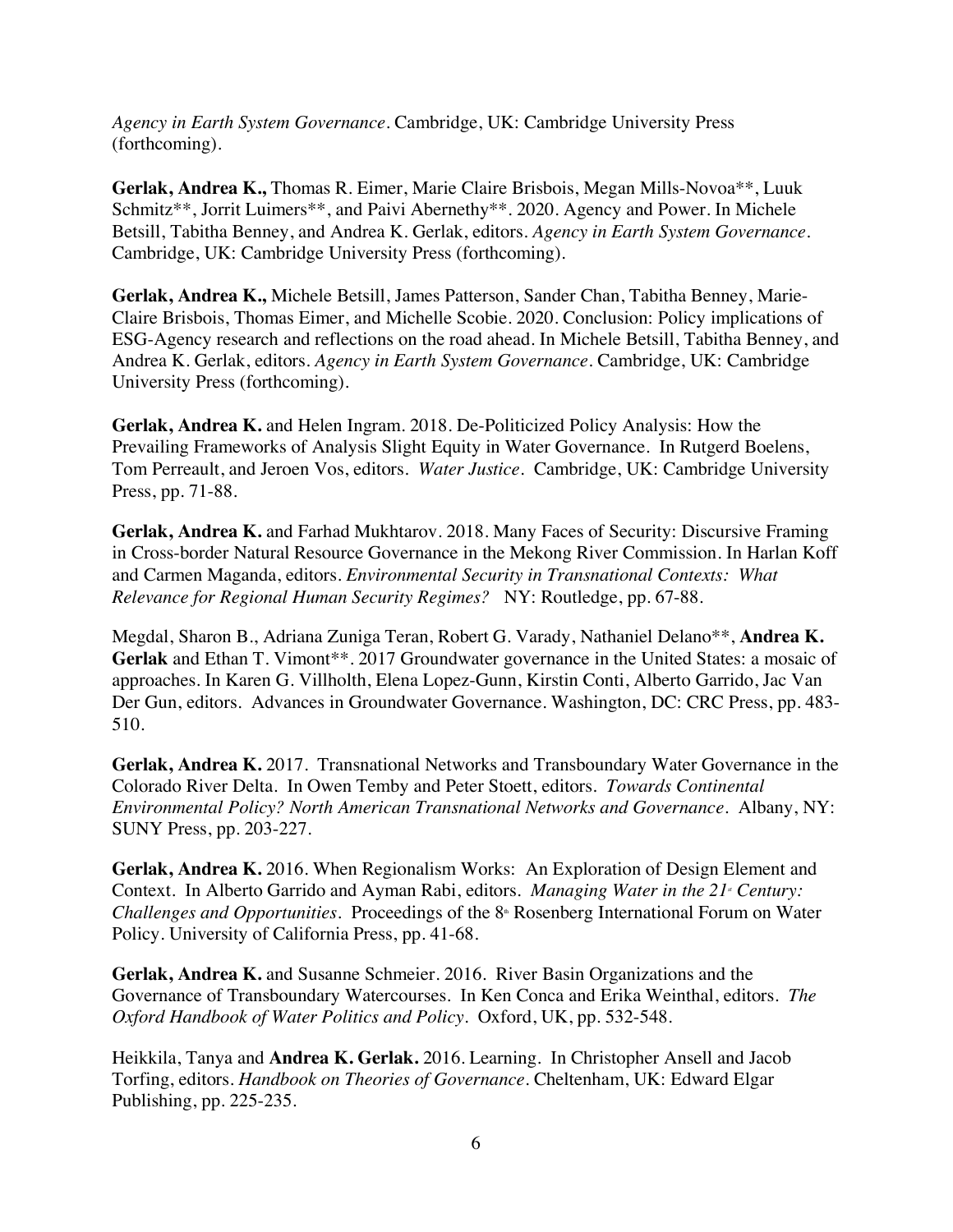**Gerlak, Andrea K**., Jonathan Lautze, and Mark Giordano. 2014. Greater exchange, greater ambiguity: Water resources data and information exchange in transboundary water treaties. In R. Quentin Grafton, Paul Wyrwoll, Chris White and David Allendes, editors. *Global Water: Issues and Insights*. Canberra, Australia: Australia National University Press, pp. 57-64.

**Gerlak, Andrea K.** 2014. Federalism and U.S. Water Policy. In Dustin Garrick, George R.M. Anderson, Daniel Connell, and Jamie Pittock, editors. *Federal Rivers: Managing Water in Multi-Layered Political Systems*. Cheltenham, UK: Edward Elgar Publishing, pp. 41-56.

Varady, Robert G., **Andrea K. Gerlak**, and Emily D. McGovern\*\*. 2014. Hydrosolidarity and its place in international water diplomacy. In Ganesh Pangare, editor. *Hydro Diplomacy: Sharing Water Across Border*s. Bangkok: IUCN, pp. 23-31.

**Gerlak, Andrea K**., Mark Lubell, and Tanya Heikkila. 2013. The Promise and Performance of Collaborative Governance. In Sheldon Kamieniecki and Michael E. Kraft, editors. *Oxford Handbook of U.S. Environmental Policy.* New York: Oxford University Press, pp. 413-434.

**Gerlak, Andrea K**. 2013. Water Policy. In Donald T. Critchlow and Philip R. VanderMeer, editors. *The Oxford Encyclopedia of American Political and Legal History, Vol. II*. New York: Oxford University Press, pp. 375-379.

Lubell, Mark, **Andrea K. Gerlak**, and Tanya Heikkila. 2012. Calfed and Collaborative Watershed Management: Success Despite Failure? In Jeroen Frank Warner, Arwin Van Buren, and Jurian Edelenbos, editors. *Making Space for the River: Governance Experiences with Multifunctional River Flood Management in the U.S. and Europe.* London: IWA Press, pp. 63- 78.

Heikkila, Tanya and **Andrea K. Gerlak**. 2012. Institutional Adaptation and Change in Collaborative Watershed Management: An Examination of the Northwest Power and Conservation Council's Fish and Wildlife Program. In Barbara Cosens, editor. *The Columbia River Treaty Revisited: Transboundary River Governance in the Face of Uncertainty*. Corvallis, Oregon: Oregon State University, pp. 315-332.

Gerlak, Andrea K. and Keith A. Grant\*\*. 2009. The Correlates of Cooperative Institutions for International Rivers. In Thomas J. Volgy, Zlatko Šabič, Petra Roter, and Andrea K. Gerlak, editors, *Mapping the New World Order*. Wiley-Blackwell Publishers, pp. 114-147.

Myers, Ethan C.\*\* and **Andrea K. Gerla**k. 2008. Global Environment Facility. In *The Princeton Encyclopedia of the World Economy*, ed. Kenneth A. Reinert and Ramkishen S. Rajan. Princeton, NJ: Princeton University Press, pp. 532-536.

**Gerlak, Andrea K**. and Jeanne N. Clarke. 2008. Transforming Useless Swamps into Valuable Wetlands: Evaluating America's Policy, 1970-2008, in *Wetland, Ecology, Conservation and Restoration*, Nova Science Publishers, pp. 113-132.

**Gerlak, Andrea K.** 2005. Wetlands Policy in the United States: From Drainage to Restoration. *The Encyclopedia of Water,* ed. Jay H. Lehr. NY: John Wiley & Sons Publishing.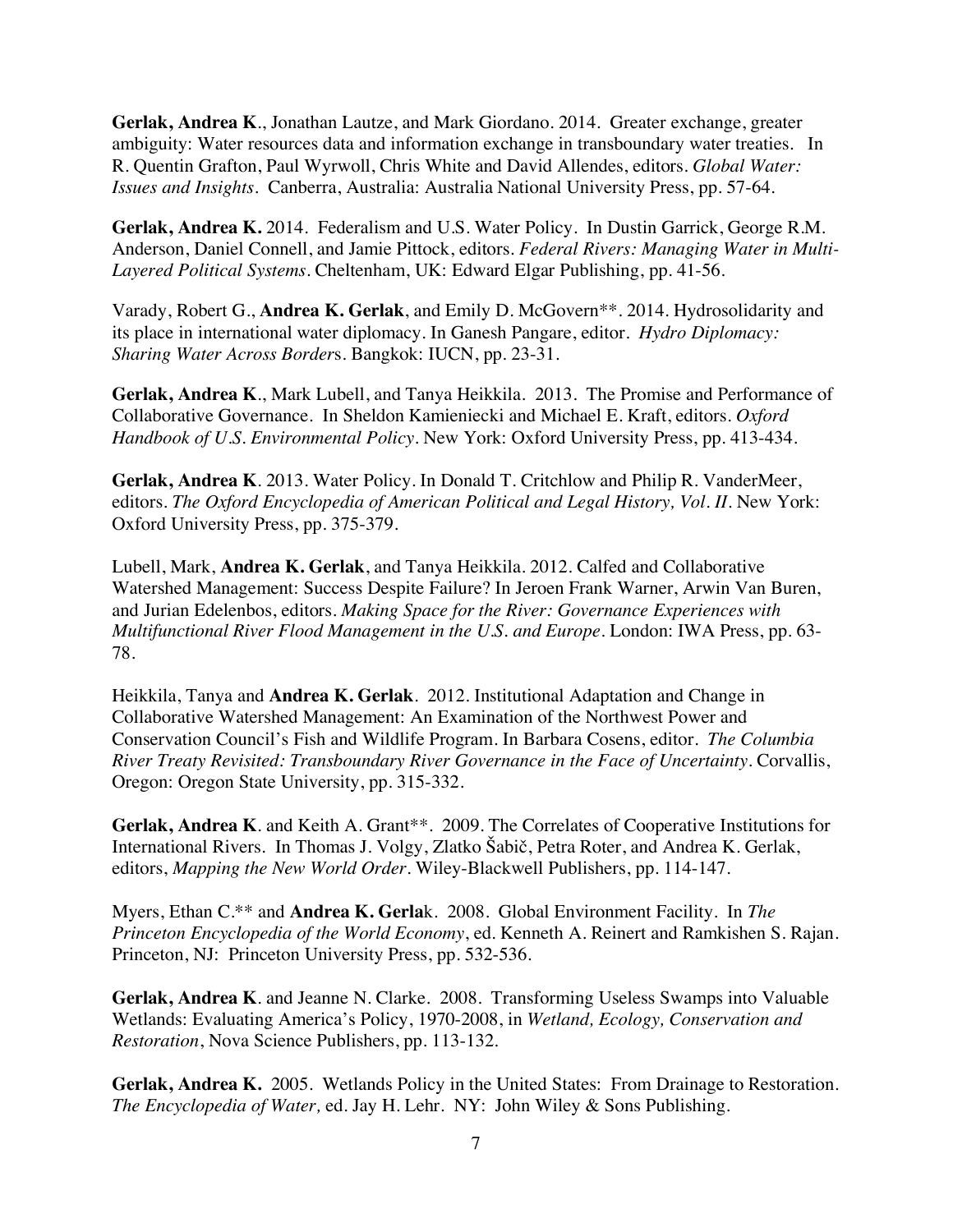Clarke, Jeanne N. and **Andrea K. Gerlak.** 1999. Environmental Racism in Southern Arizona? The Reality Beneath the Rhetoric. In *Environmental Justices, Political Solutions: Race, Class, and the Environment*, ed. David Camacho*.* Durham, NC: Duke University Press, pp. 82-100.

**Gerlak, Andrea K**. and Patrick J. McGovern. 1999. The Twenthieth Century: Progressivism, Prosperity, and Crisis. In *The Environmental Presidency,* ed. Dennis L. Soden. Albany, NY: State University of New York Press, pp. 41-75.

**Gerlak, Andrea K**. and Laura J. Parisi. 1999. An Umbrella of International Environmental Policy: The Global Environment Facility. In Dennis L. Soden and Brent Steel. editors. *Handbook of Global Environmental Policy and Administration.* New York, NY: Marcel Dekker Publishers, pp. 631-658.

**Gerlak, Andrea K.** and Dennis L. Soden. 1997. Rural vs. Urban Preferences: Water Transfers and Intra-State Politics in Nevada. In *Towards 2000: Public Policy in Nevada*, ed. Dennis L. Soden and Eric Herzik. Dubuque, IA: Kendall/Hunt Publishing Co., pp. 153-166.

**Gerlak, Andrea K.** 1996. United States Wetlands Policy: Is this Policy All Wet? In *At the Nexus: Science Policy*, ed. Dennis L. Soden*.* Commack, NY: Nova Science Publishers, pp. 29- 45.

#### *Peer-reviewed Journal Articles*

**Gerlak, Andrea K.,** Tanya Heikkila, Sharon L. Smolinski\*\*, Derek Armitage, Dave Huitema, Brendan Moore\*\*. 2019. It's time to learn about learning: Where should the environmental and natural resource governance field go next? *Society and Natural Resources* (forthcoming).

Gerlak, Andrea K. and Christina Greene\*\*. 2019. Interrogating vulnerability in the Global Framework for Climate Services. *Climatic Change* (forthcoming).

Karambelkar, Surabhi\*\* and **Andrea K. Gerlak**. 2019. Collaborative Governance and Stakeholder Participation in the Colorado River Basin: An Examination of Patterns of Inclusion and Exclusion. *Natural Resources Journal* (forthcoming).

Zuniga-Teran, Adriana, Chad Staddon, Laura De Vito, Andrea K. Gerlak, Sara Ward, Yolandi Schoeman, Aimee Hart, and Giles Booth. 2019. Challenges of mainstreaming green infrastructure in built environment professions. *Environmental Planning and Management* (forthcoming).

**Gerlak, Andrea K**., Madeline Baer, and Paula Lopes. 2018. Taking Stock of the Human Right to Water. *International Journal of Water Governance* 6(2018): 108-134.

Staddon, Chad, Sarah Ward, Laura De Vito, Adriana Zuniga-Teran, **Andrea K. Gerlak**, Yolandi Schoeman, Aimee Hart, and Giles Booth. 2018. Contributions of green infrastructure to enhancing urban resilience. *Environment Systems and Decisions* 38(3): 330–338.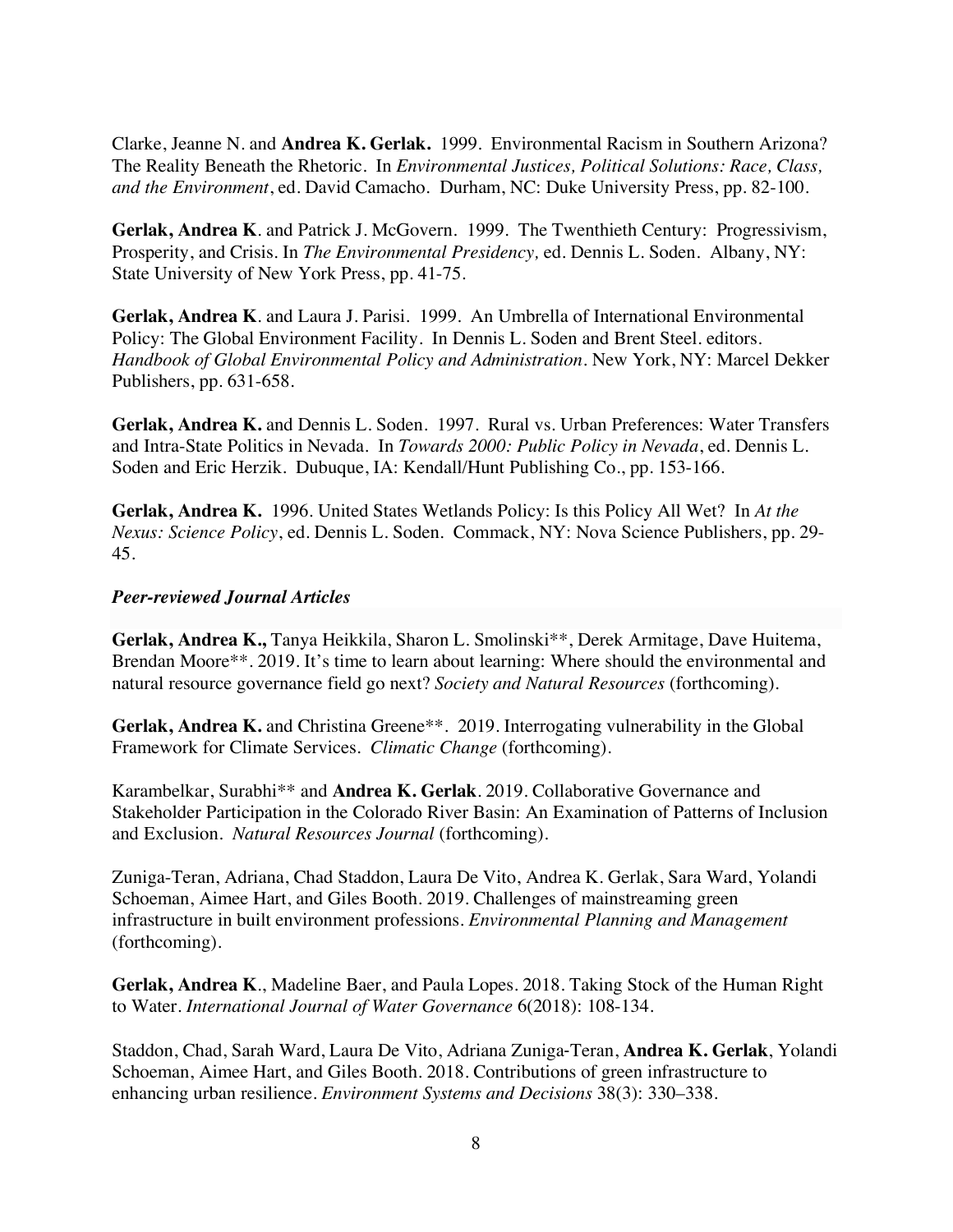Mahon, Roché, Christina Greene\*\*, Shelly-Ann Cox\*\*, Zack Guido, **Andrea K. Gerlak,** Jodi-Ann Petrie, Adrian Trotman, Diana Liverman, Cédric J. Van Meerbeeck, Wazita Scott, and David Farrell. 2019. Fit for purpose? Transforming National Meteorological and Hydrological: Services into National Climate Service Centers. *Climate Services* 13: 14-23.

Bolognesi, Thomas, **Andrea K. Gerlak**, and Gregory Giuliani. 2018. Explaining and Measuring Social-Ecological Pathways: The Case of Global Changes and Water Security. *Sustainability* 10: 4378.

Albrecht, Tamee R.\*\*, Robert G. Varady, Adriana Zuniga-Teran, **Andrea K. Gerlak**, Rafael Routson De Grenade, América Lutz-Ley, Facundo Martín, Sharon B. Megdal, Francisco Meza, Diego Ocampo Melgar, Nicolás Pineda, Facundo Rojas, Rossi Taboada, and Bram Willems. 2018. Unraveling Transboundary Water Security in the Arid Americas. *Water International* 43(8): 1075-1113.

Petersen-Perlman, Jacob D., Sharon B. Megdal, **Andrea K. Gerlak**, Mike Wireman, Adriana A Zuniga-Teran, and Robert G. Varady. 2018. Critical issues Affecting groundwater quality governance and management in the United States. *Water* 10(6), 735.

Heikkila, Tanya and **Andrea K. Gerlak**. 2018. Working on Learning: How the Institutional Rules of Environmental Governance Matter. *Journal of Environmental Planning and Management*. DOI: 10.1080/09640568.2018.1473244.

**Gerlak, Andrea K**., Lily House-Peters, Robert G. Varady, Tamee Albrecht\*\*, Adriana Zúñiga-Terán, Rafael Routson de Grenade, Christina Cook, and Christopher A. Scott. 2018. Water security: A review of place-based research. *Environmental Science and Policy* 82: 79–89.

**Gerlak, Andrea K.,** Jaron Weston\*\*, Ben McMahan, Rachel L. Murray\*\*, and Megan Mills-Novoa\*\*. 2018. Climate risk management and the electricity sector. *Climate Risk Management* 19: 12-22.

**Gerlak, Andrea K**., Zack Guido, Catherine Vaughan\*\*, Val Rountree\*\*, Christina Greene\*\*, Diana Liverman, Adrian R. Trotman, Roché Mahon, Shelly-Ann Cox\*\*, Simon J. Mason, Katharine L. Jacobs, James L. Buizer, Cedric J. Van Meerbeeck, and Walter E. Baethgen. 2018. Building a framework for process-oriented evaluation of Regional Climate Outlook Forums. *Weather, Climate, and Society* 10: 225- 239.

**Gerlak, Andrea K**. and Andrea Haefner. 2017. Riparianization of the Mekong River Commission, *Water International* 42(7): 893-902.

**Gerlak, Andrea K.** 2017. Regional Water Institutions and Participation in Water Governance: The Colorado River Delta as an Exception to the Rule? *Journal of the Southwest* 59(1-2), 184- 203.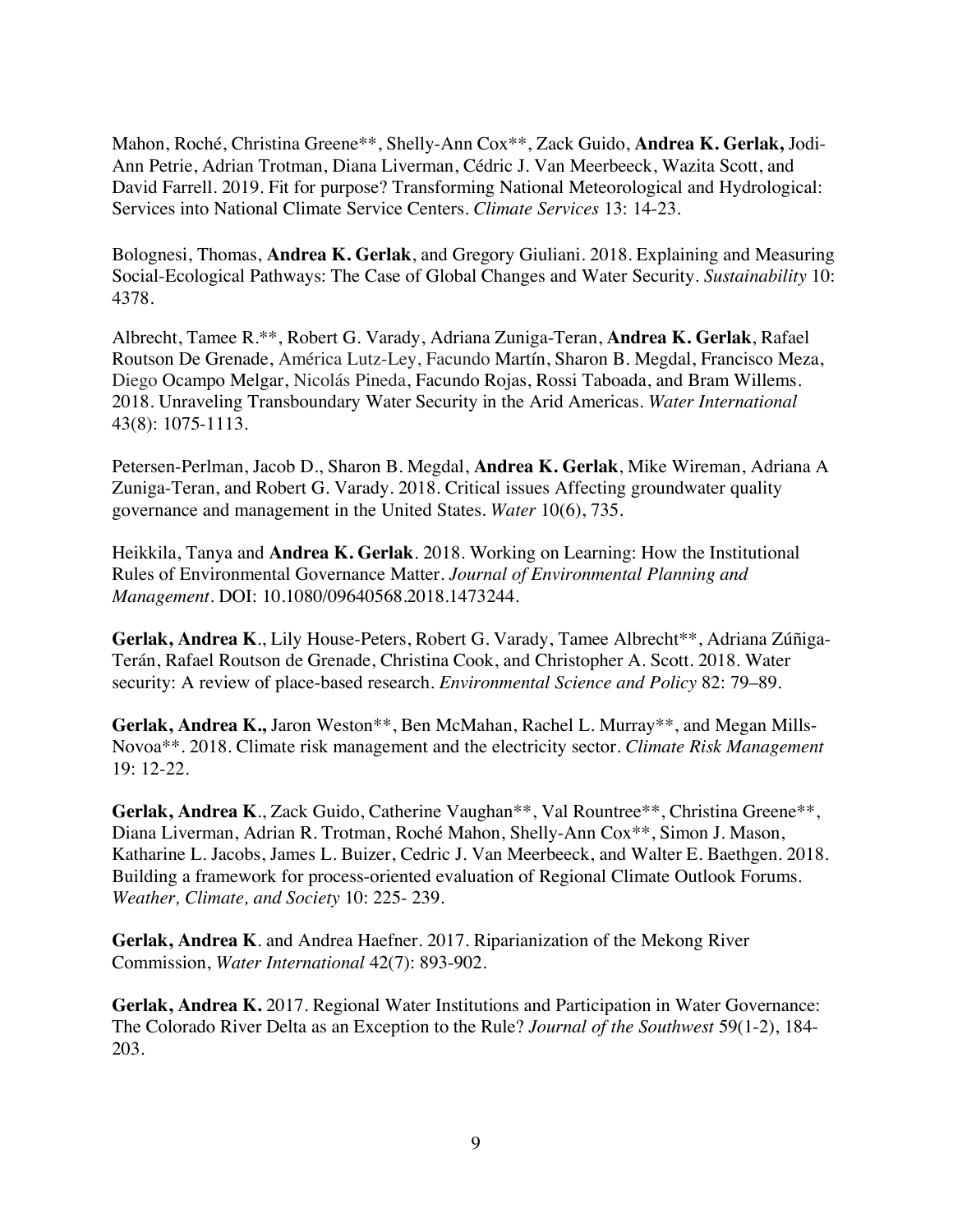Albrecht, Tamee R.\*\*, Robert G. Varady, Adriana A. Zuniga-Teran, **Andrea K. Gerlak**, and Chad Staddon. 2017. Governing a shared hidden resource: A review of governance mechanisms for transboundary groundwater security. *Water Security* 2: 43-56.

**Gerlak, Andrea K.**, Tanya Heikkila, Sharon L. Smolinski\*\*, Dave Huitema, Derek Armitage. 2017. Learning our way out of environmental policy problems: a review of the scholarship. *Policy Sciences* 51(3): 335-371.

Megdal, Sharon B., **Andrea K. Gerlak**, Ling-Yee Huang\*\*, Nathaniel Delano\*\*, Robert G. Varady, and Jacob D. Petersen-Perlman. 2017. Innovative Approaches to Collaborative Groundwater Governance in the United States: Case Studies from Three Highgrowth Regions in the Sun Belt. *Environmental Management* 5: 718-735.

Guido, Zack, Val Rountree\*\*, Christina Greene\*\*, **Andrea K. Gerlak**, and Adrian Trotman. 2016. Connecting Climate Information Producers and Users: Boundary Organization, Knowledge Networks, and Information Brokers at Caribbean Climate Outlook Forums. *Weather, Climate, and Society* 8(3): 285-298.

Mukhtarov, Farhad, **Andrea K. Gerlak**, and Robin Pierce. 2016. Away from Fossil-Fuels and Toward a Bioeconomy: Knowledge Versatility for Public Policy? *Environment and Planning C: Government and Policy* 0(0) 1–19.

Kinoshita, Alicia M., Anne Chin, Gregory L. Simon, Christy Briles, Terri S. Hogue, Alison P. O'Dowd, **Andrea K. Gerlak**, and Alejandra Uribe Albornoz. 2016. Wildfire, water, and society: Toward integrative research in the "Anthropocene". *Anthropocene* 16: 16-27.

de Grenade Rafael, Lily House Peters\*\*, Chris A. Scott, Bhutan Thapa\*\*, Megan Mills-Novoa\*\*, **Andrea K. Gerlak**, and K. Verbist. 2016. The nexus: reconsidering environmental security and adaptive capacity. *Current Opinion in Environmental Sustainability* 21: 15-21.

Varady, Robert G., Adriana A. Zuniga-Teran, **Andrea K. Gerlak**, and Sharon B. Megdal. 2016. Modes and Approaches of Groundwater Governance: A Survey of Lessons Learned from Selected Cases across the Globe. *Water* 8(417): 1-24.

Emerson, Kirk and **Andrea K. Gerlak.** 2016. Teaching Collaborative Governance Online: Aligning Collaborative Instruction with Online Learning Platforms. *Journal of Public Affairs Education* 22(3): 327-344.

**Gerlak, Andrea K.** and Farhad Mukhtarov. 2016. Many Faces of Security: Discursive Framing in Cross-border Natural Resource Governance in the Mekong River Commission. *Globalizations* 6: 719-740.

Heikkila, Tanya and **Andrea K. Gerlak**. 2016. Investigating Collaborative Processes Over Time: A 10-Year Study of the South Florida Ecosystem Restoration Task Force. *The American Review of Public Administration* 46(2): 180-200.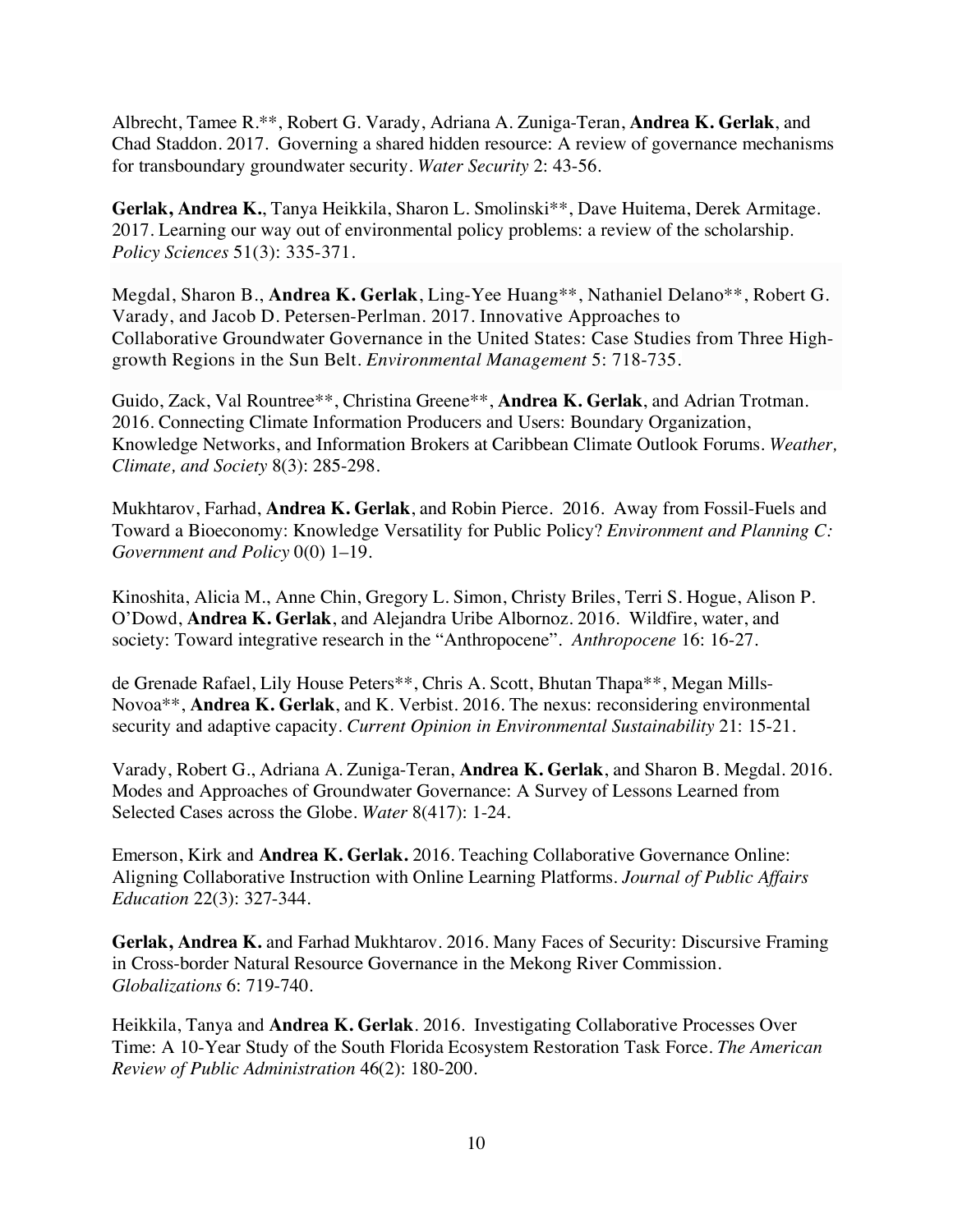Schmeier, Susanne, **Andrea K. Gerlak**, and Sabine Blumstein\*\*. 2016. Clearing the muddy waters of shared watercourses governance: conceptualizing international River Basin Organizations. *International Environmental Agreements* 16(4): 597-619.

Armitage, D., de Loë, R.C., Morris, M., Edwards, T.W., **Gerlak, A.K.,** Hall, R.I., Huitema, D., Ison, R., Livingstone, D., MacDonald, G., Mirumachi, N., Plummer, R., Wolfe, B.B. 2015. Science-policy processes for transboundary water governance. *Ambio* 44(5): 353-66.

Baer, Madeline and **Andrea K. Gerlak.** 2015. Implementing the human right to water and sanitation: a study of global and local discourses. *Third World Quarterly* 36(8): 1527-1545.

Sugg, Zachary P.\*\*, Robert G. Varady, **Andrea K. Gerlak**, and Rafael de Grenade. 2015. Transboundary groundwater governance in the Guarani Aquifer System: reflections from a survey of global and regional experts. *Water International* 40(3): 377–400.

Megdal, Sharon, **Andrea K. Gerlak**, Robert G. Varady, and Ling-Yee Huang\*\*. 2015. Groundwater Governance in the United States: Common Priorities and Challenges. *Groundwater* 53(5): 677–684.

**Gerlak, Andrea K.** and Farhad Mukhtarov. 2015. 'Ways of Knowing' Water: Integrated Water Resources Management and Water Security as Complementary Discourses. *International Environmental Agreements: Politics Law and Economics* 15(3): 257-272.

° Cheng, Antony S., **Andrea K. Gerlak**, Lisa Dale, and Katherine Mattor\*\*. 2015. Examining the adaptability of collaborative governance associated with publicly managed ecosystems over time: insights from the Front Range Roundtable, Colorado, USA. *Ecology and Society* 20(1): 35.

**Gerlak, Andrea K.** and Marcelo Saguier. 2015. Interdisciplinary knowledge frameworks for transboundary river basins. *International Journal of Water Resources Development* 31(4): 790- 794.

**Gerlak, Andrea K.** 2015. Resistance and Reform: Transboundary Water Governance in the Colorado River Delta. *Review of Policy Research* 32(1): 100-123.

Emerson, Kirk and **Andrea K. Gerlak**. 2014. Adaptation in Collaborative Governance Regimes. *Environmental Management* 54(4): 768-781.

**Gerlak, Andrea K.** and Susanne Schmeier. 2014. Climate Change and Transboundary Waters: A Study of Discourse in the Mekong River Basin. *The Journal of Environment and Development*  23: 358-386.

Berardo, Ramiro, Tanya Heikkila, and **Andrea K. Gerlak.** 2014. Interorganizational Engagement in Collaborative Environmental Management: Evidence from the South Florida Ecosystem Restoration Task Force. *Journal of Public Administration Research and Theory* 24(3): 697-719.

**Gerlak, Andrea K.** 2014. Policy Interactions in Human–Landscape Systems. *Environmental*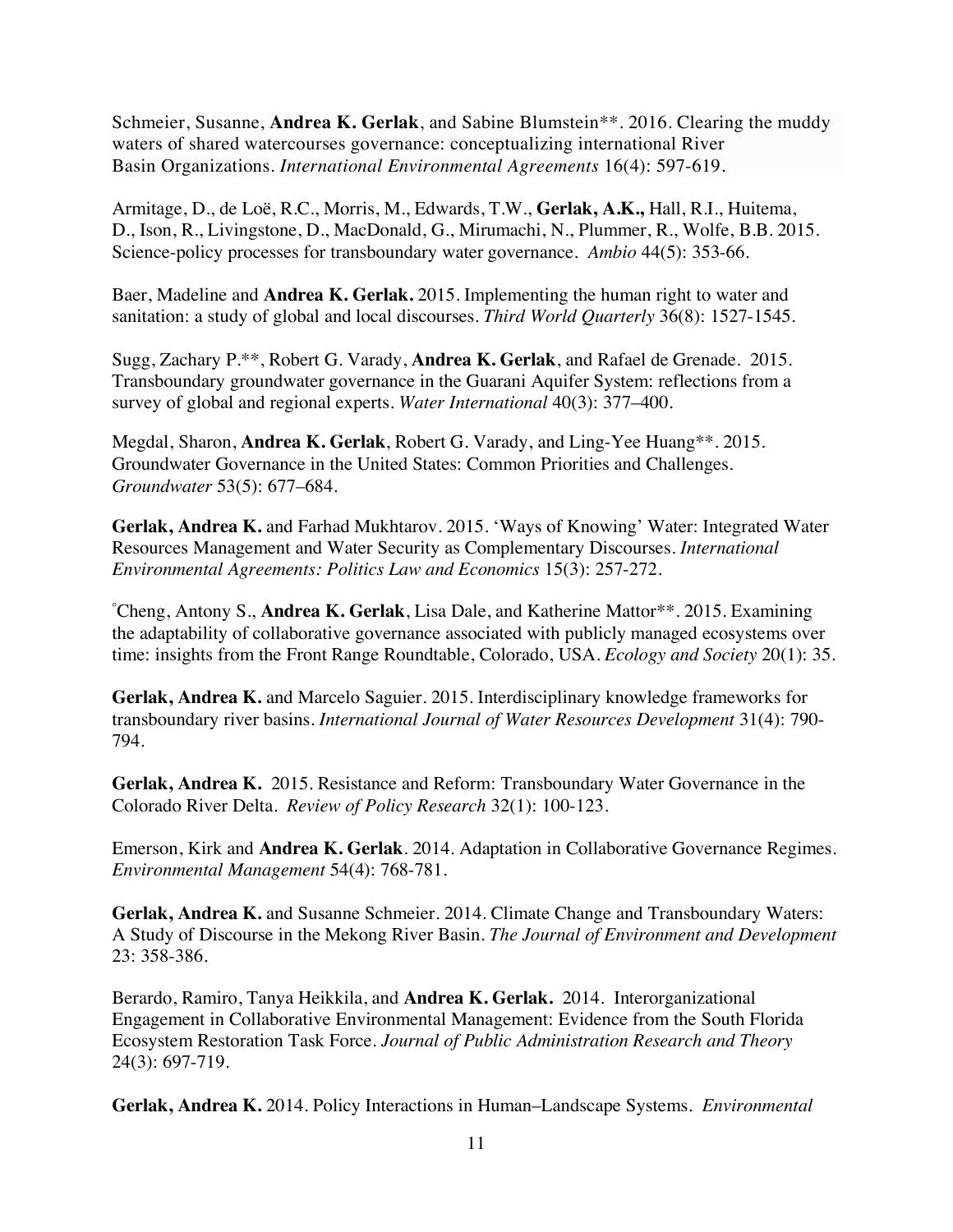*Management* 53: 67-75.

Chin, Anne, Kathleen A. Galvin, **Andrea K. Gerlak**, Carol P. Harden, and Ellen Wohl. 2014. The Future of Human–Landscape Interactions: Drawing on the Past, Anticipating the Future. *Environmental Management* 53: 1-3.

Harden, Carol P., Anne Chin, Mary R. English, Rong Fu, Kathleen A. Galvin, **Andrea K. Gerlak**, Patricia F. McDowell, Dylan E. McNamara, Jeffrey M. Peterson, N. LeRoy Poff, Eugene A. Rosa, William D. Solecki, and Ellen E. Wohl. 2014. Understanding Human– Landscape Interactions in the "Anthropocene". *Environmental Management* 53: 4-13.

Wohl, Ellen, **Andrea K. Gerlak**, N. LeRoy Poff, and Anne Chin. 2014. Common Core Themes in Geomorphic, Ecological, and Social Systems. *Environmental Management* 53: 14-27.

Mukhtarov, Farhad and **Andrea K. Gerlak**. 2014. Epistemic forms of integrated water resources management: towards knowledge versatility. *Policy Sciences* 47: 101-120.

Heikkila, Tanya and **Andrea K. Gerlak**. 2013. Building a Conceptual Approach to Collective Learning: Lessons for Public Policy Scholars. *Policy Studies Journal* 41(3): 484-511.

Mukhtarov, Farhad and **Andrea K. Gerlak**. 2013. River Basin Organizations in the Global Water Discourse: An Exploration of Agency and Strategy. *Global Governance* 19: 307-326.

Heikkila, Tanya, **Andrea K. Gerlak**, Andrew Bell\*\*, and Susanne Schmeier. 2013. Adaptation in a transboundary river basin: linking stressors and adaptive capacity within the Mekong River Commission. *Environmental Science and Policy* 25: 73-82.

**Gerlak, Andrea K**., Francisco Zamora-Arroyo, and Hannah P. Kahler\*\*. 2013. A Delta in Repair: Restoration, Binational Cooperation, and the Future of the Colorado River Delta. *Environment: Science and Policy for Sustainable Development* 55(3): 29-40.

**Gerlak, Andrea K**. and Margaret Wilder. 2012. Exploring the Textured Landscape of Water Insecurity and the Human Right to Water. *Environment: Science and Policy for Sustainable Development* 54(2): 4-17.

Berardo, Ramiro and **Andrea K. Gerlak**. 2012. Conflict and Cooperation along International Rivers: Crafting a Model of Institutional Effectiveness. *Global Environmental Politics* 12(1): 101-120.

**Gerlak, Andrea K**. and Tanya Heikkila. 2011. Building a Theory of Learning in Collaboratives: Evidence from the Everglades Restoration Program. *Journal of Public Administration Research and Theory* 21(4): 619-644.

**Gerlak, Andrea K.**, Jonathan Lautze, and Mark Giordano. 2011. Water Resources Data and Information Exchange in Transboundary Water Treaties. *International Environmental Agreements* 11: 179-199.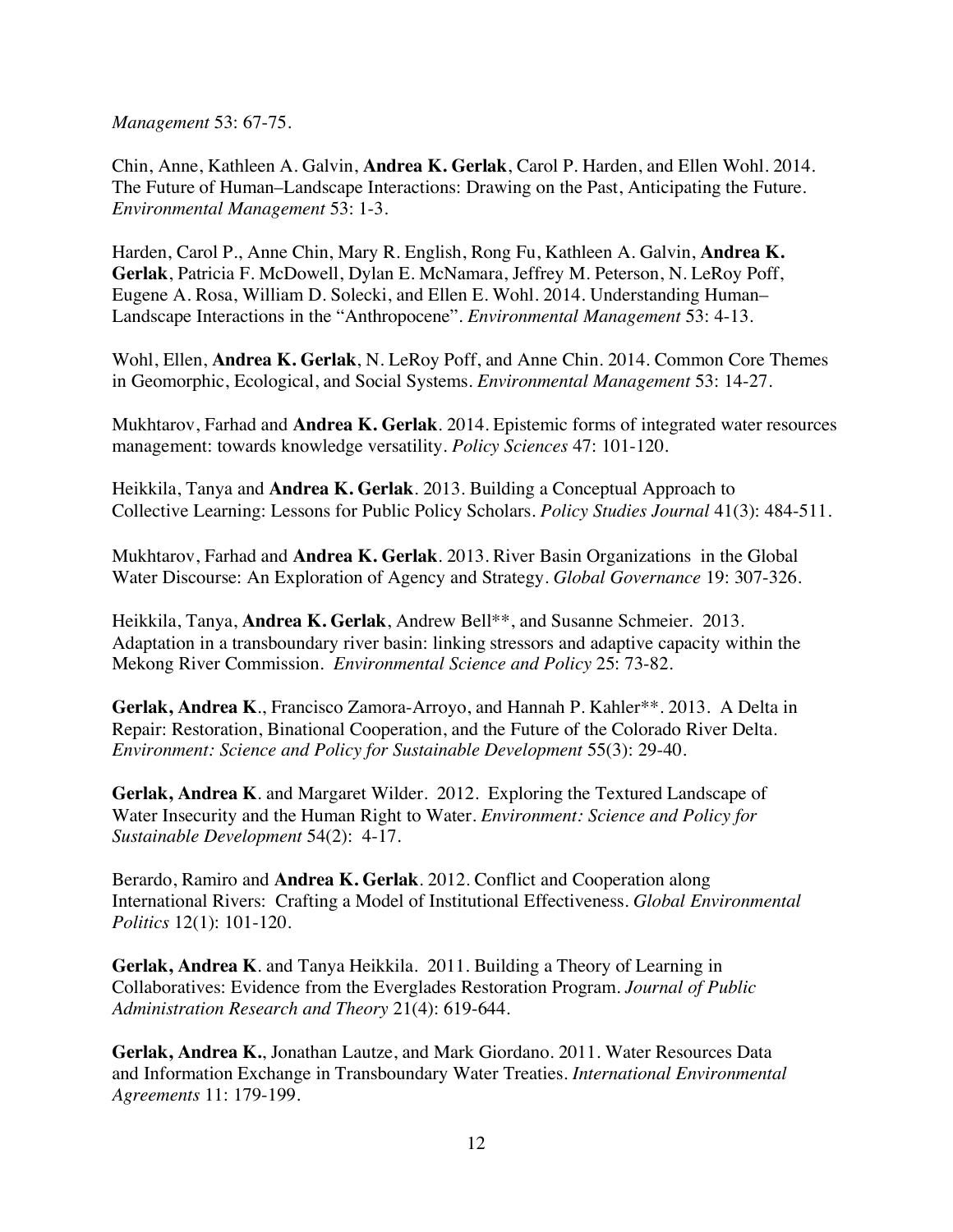**Gerlak, Andrea K**., Robert G. Varady, Olivier Petit and Arin C. Haverland\*\*. 2011. Hydrosolidarity and beyond: can ethics and equity find a place in today's water resource management? *Water International* 36(3): 251-265.

**Gerlak, Andrea K.**, Robert G. Varady, and Arin C. Haverland\*\*. 2009. Hydrosolidarity and International Water Governance. *International Negotiation* 14: 309–32.

**Gerlak, Andrea K.**, Susanna Eden, Sharon Megdal, Kelly Mott Lacroix, and Andrew Schwarz\*\*. 2009. Restoration and River Management in the Arid Southwestern U.S.: Exploring Trends and Characteristics. *Water Policy* 11(4): 461-480.

**Gerlak, Andrea K.** 2008. Today's Pragmatic Water Policy: Restoration, Collaboration, and Adaptive Management Along U.S. Rivers. *Society & Natural Resources* 21(6) (July): 538-545.

**Gerlak, Andrea K**. and Tanya Heikkila. 2007. Collaboration and Institutional Endurance in U.S. Water Policy. *PS: Political Science & Politics* 40(1) (January): 55-60.

Dale, Lisa and **Andrea K. Gerlak.** 2007. It's All in the Numbers: Acreage Tallies and Environmental Program Evaluation. *Environmental Management* 39: 246-260.

**Gerlak, Andrea K.** 2007. Lesson Learning and Transboundary Waters: A Look at the Global Environment Facility's International Waters Program. *Water Policy* 9(1): 55-72.

**Gerlak, Andrea K**. 2006. Federalism and U.S. Water Policy: Lessons for the Twenty-First Century. *Publius: The Journal of Federalism* 36(2): 231-257.

**Gerlak, Andrea K**. and Tanya Heikkila. 2006. Comparing Collaborative Mechanisms in Large-Scale Ecosystem Governance. *Natural Resources Journal* 46(3): 657-707.

Thorson, John E., Ramsey Kropf, **Andrea Gerlak**, and Dar Crammond. 2006. Dividing Western Waters: A Century of Adjudicating Rivers and Streams, Part II. *University of Denver Water Law Review* 9: 298.

Heikkila, Tanya and **Andrea K. Gerlak**. 2005. The Formation of Large-Scale Collaborative Resource Management Institutions: Clarifying the Roles of Stakeholders, Science and Institutions. *Policy Studies Journal* 33(4): 583-612.

Thorson, John E., Ramsey Kropf, Dar Crammond, and **Andrea Gerlak**. 2005. Dividing Western Waters: A Century of Stream Adjudications, Part I. *University of Denver Water Law Review* 8(2): 355-461.

**Gerlak, Andrea K.** 2004. The Global Environment Facility and Transboundary Water Resource Management: New Institutional Arrangements in the Danube River and Black Sea Region. *Journal of Environment and Development* 13(4) (December): 400-424.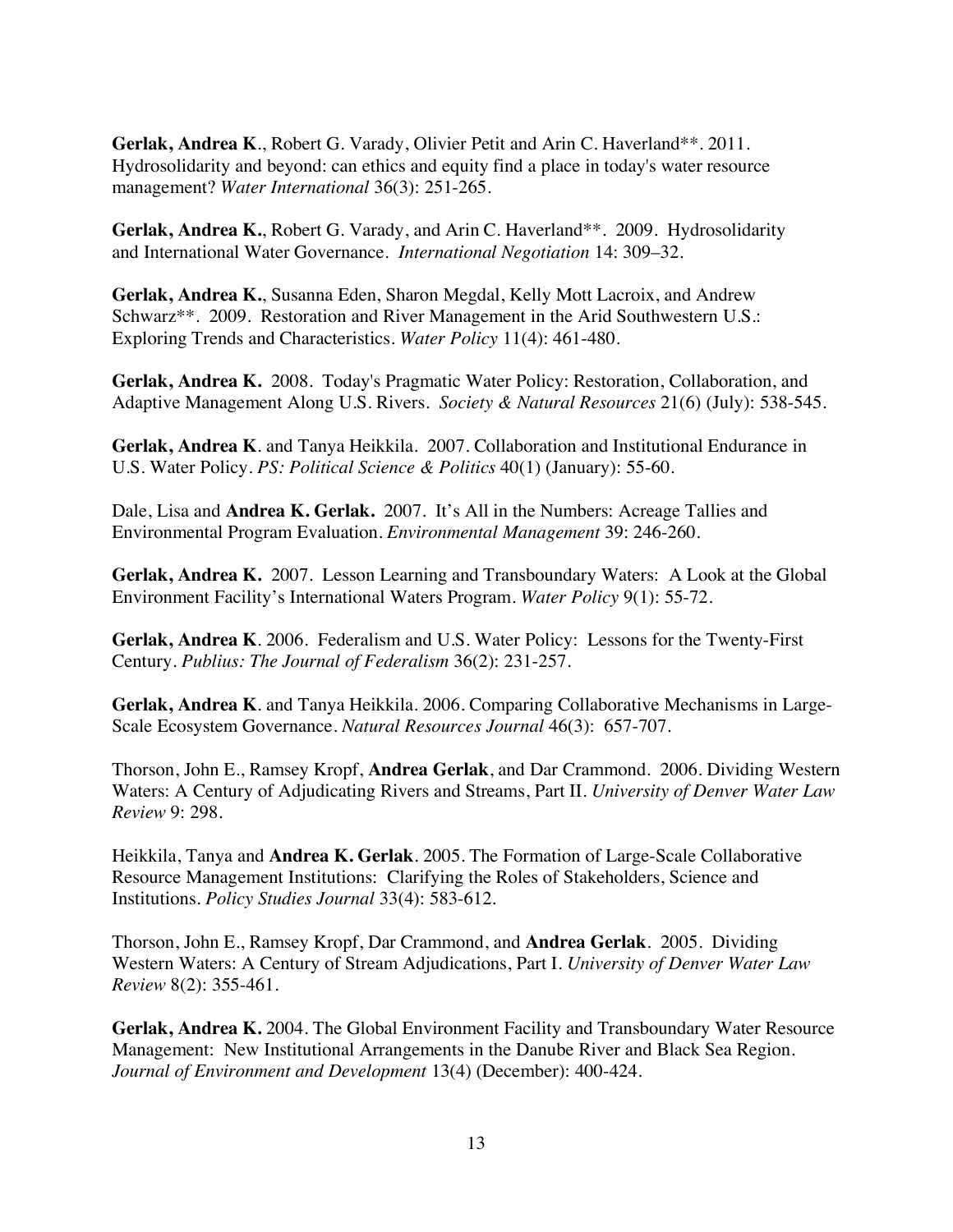**Gerlak, Andrea K.** 2004. One Basin at a Time: The Global Environment Facility and Governance of Transboundary Waters. *Global Environmental Politics* 4(4) (November): 108- 141.

**Gerlak, Andrea K.** 2004. Strengthening River Basin Institutions: The Global Environment Facility and the Danube River Basin. *Water Resources Research* 40 (August): 1-10.

Clarke, Jeanne N. and **Andrea K. Gerlak**. 1998. Environmental Racism in the Sunbelt: A Cross-Cultural Analysis. *Environmental Management* 22(6): 857-867.

# *Special Issues*

**Gerlak, Andrea K.** and Tanya Heikkila. 2019. Special Issue: Learning in Environmental Governance. *Journal of Environmental Policy and Planning* (forthcoming).

Zawahri, Neda A. and **Andrea K. Gerlak**. 2009. Special Issue: Navigating International River Disputes to Avert Conflict. *International Negotiation* 14: 211–226.

**Gerlak, Andrea K**. and John E. Thorson. 2006. Special Issue: General Stream Adjudications Today: An Introduction. *Journal of Contemporary Water Research and Education* (Issue No. 133) (May 2006).

### *Book Reviews*

**Gerlak, Andrea K.** 2017. Review of Shlomi and Ariel Dinar. 2016. *International Water Scarcity and Variability*. *Journal of Peace Research*, Published online 21 February 2017.

**Gerlak, Andrea K.** 2016.Water in International Affairs: Heightened Attention to Equity and Rights. *Global Environmental Politics* 16(1): 99-105. *Review of* Norman, Emma S., Christina Cook, and Alice Cohen, eds. 2015. *Negotiating Water Governance: Why the Politics of Scale Matter*. Piper, Karen. 2015. *The Price of Thirst: Global Inequality and the Coming Chaos*; Pietz David A. 2015. *The Yellow River: The Problem of Water in Modern China*; and Tilt, Bryan. 2015. *Dams and Development in China: The Moral Economy of Water and Power.* New York, NY: Columbia University Press.

**Gerlak, Andrea K.** 2015. Review of Victor Galaz's Global Environmental Governance, Technology and Politics: The Anthropocene Gap. *Anthropocene* 10: 56-57.

**Gerlak, Andrea K.** 2013. Review of David Feldman's *Water. Ecological Restoration* 31(4) (December): 425-426.

**Gerlak, Andrea K.** 2011. Review: Human Rights and Privatisation of Water in the EU and Beyond. *International Studies Review* 13: 529-531.

*Practitioner Reports and Media Publications*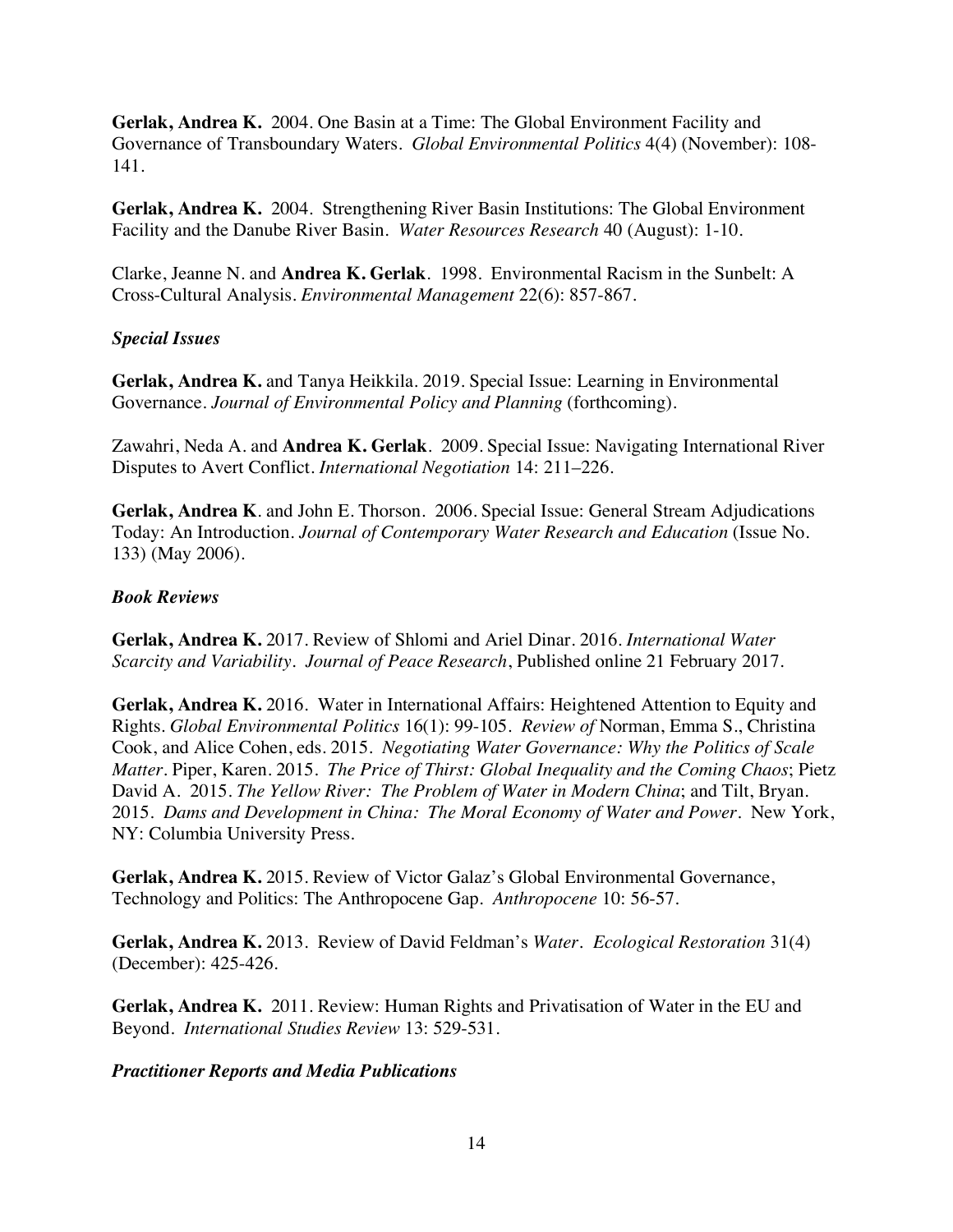# **Udall Center News and blog posts**

**Udall Center News.** 2019. The Legacy of UA Researchers Shaping the Direction of Earth System Governance Research. Udall Center news post, March 4, 2019. At https://udallcenter.arizona.edu/news/articles/legacy-ua-researchers-shaping-direction-earthsystem-governance-research

**Udall Center News.** 2018. Implementation of Green Infrastructure at Star Academic High School. December 10, 2018. At https://udallcenter.arizona.edu/news/articles/implementationgreen-infrastructure-star-academic-high-school

**Udall Center News.** 2018. Udall Center project with Star Academic High School featured in *High Country News*. December 7, 2018. https://udallcenter.arizona.edu/news/articles/udallcenter-project-star-academic-high-school-featured-hcn

**Udall Center News.** 2018. Researchers Explore the Role of Science in Informing Energy Development in the Western U.S. August 31, 2018. At https://udallcenter.arizona.edu/news/articles/researchers-explore-role-science-informing-energydevelopment-western-us

**Udall Center News**. 2018. Experts from around the world meet to tackle challenges of science and policy making in transboundary river basins. July16, 2018. At https://udallcenter.arizona.edu/news/articles/experts-around-world-meet-tackle-challengesscience-and-policy-making-transboundary-river-basins

**Udall Center News**. 2018. UA Collaboration with TEP Creates Framework for Future Industry Partnerships. May 2, 2018. At https://udallcenter.arizona.edu/news/articles/ua-collaboration-tepcreates-framework-future-industry-partnerships

**Udall Center News**. 2018. Opportunities for UA student engagement: UA team receives funding to address the environmental injustice around green infrastructure at local high school in Tucson, Arizona. April 4, 2018. At https://udallcenter.arizona.edu/news/articles/opportunities-ua-studentengagement-ua-team-receives-funding-address-environmental-injustice-around-greeninfrastructure-local-h

Zuniga, Adriana and **Andrea K. Gerlak**. 2018. UA team receives funding to address the environmental injustice around green infrastructure at local high school in Tucson, Arizona. Udall Center blog post, March 28, 2018. At http://www.udallcenter.arizona.edu/hauryproject/blogs/ua-team-receives-funding-addressenvironmental-injustice-around-green-infrastructure-local-high-school-tucson-arizona

**Gerlak, Andrea K.** and Adriana Zuniga-Teran. 2017. Sharing our research on green infrastructure and community engagement with communities in Ayacucho, Peru. *Udall Center*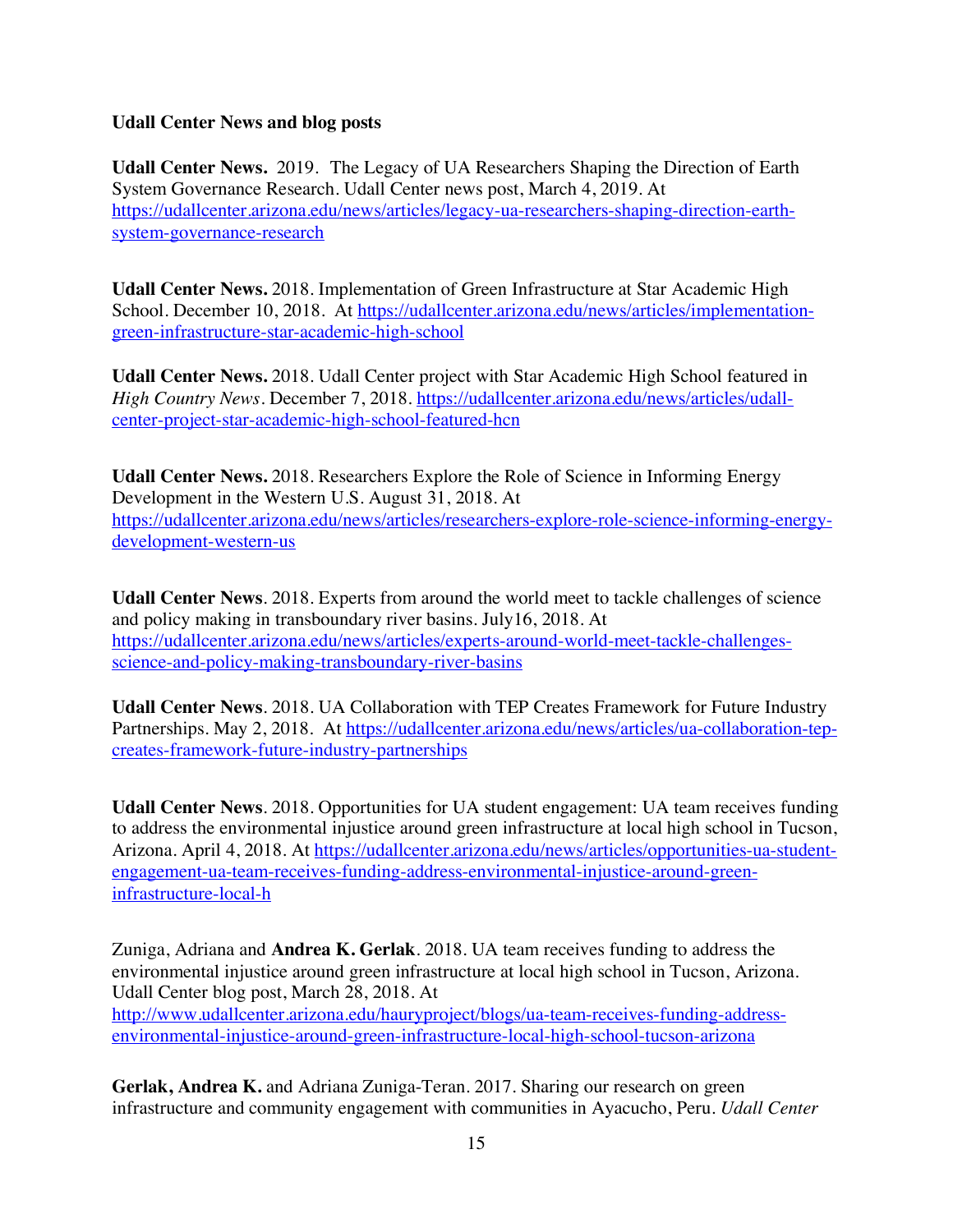blog post, October 4, 2017. At http://udallcenter.arizona.edu/hauryproject/blogs/sharing-ourresearch-green-infrastructure-and-community-engagement-communities-ayacucho-peru

**Udall Center News**. 2017. Andrea Gerlak leads study of Global Framework for Climate Services in Africa. July 18, 2017. At https://udallcenter.arizona.edu/news/articles/andrea-gerlakleads-study-global-framework-climate-services-africa

Zuniga-Teran, Adriana and **Andrea K. Gerlak**. 2017. Enhancing resilience in cities: from grey to green infrastructure. *International Water Security Network* blog post, May 4, 2017. At http://www.watersecuritynetwork.org/enhancing-resilience-in-cities-from-grey-to-greeninfrastructure/

Zuniga-Teran, Adriana and **Andrea K. Gerlak.** 2017. Engaging low-income communities in the development of a greenway in Tucson, Arizona. *Udall Center* blog post, February 27, 2017. At http://udallcenter.arizona.edu/hauryproject/blogs/engaging-low-income-communitiesdevelopment-greenway-tucson-arizona

# **Op-eds and Reports**

**Gerlak, Andrea K.,** Zack Guido, and Chris Knudson. 2017. *Mid-Term Review of the Global Framework for Climate Services*. Geneva: WMO.

**Gerlak, Andrea K.** 2017. Rural America left out of Trump's water infrastructure plan. *The Hill*, June 13, 2017. At http://thehill.com/blogs/pundits-blog/energy-environment/337636-ruralamerica-left-out-of-trumps-water-infrastructure

**Gerlak, Andrea K**. and Helen Ingram. 2017. World Water Day — an agenda of radical change for America's waters. *The Hill*, March 22, 2017. At http://origin-nyi.thehill.com/blogs/punditsblog/energy-environment/325197-world-water-day-an-agenda-of-radical-changefor?mobile\_switch=standard

**Gerlak, Andrea K.** 2016. Potential for agreement? Reinvesting in America's water infrastructure. *The Hill*, November 30, 2016. At https://origin-nyi.thehill.com/blogs/congressblog/energy-environment/308072-potential-for-agreement-reinvesting-in-americas-water

**Gerlak, Andrea K.,** Sharon B. Megdal, and Robert G. Varady (team leader), in collaboration with A. Malhotra and J. Vaessen (task manager). 2015. *Evaluation of the World Water Assessment Programme*. Paris: UNESCO. 127 + vi pp.

**Gerlak, Andrea K.** and Susanne Schmeier. 2013. Cooperation for the Sustainable Governance of International Watercourses: The Role of River Basin Organisations. *Global Dialogue* 15(2) (Summer/Autumn 2013—Water: Cooperation or Conflict?).

**Gerlak, Andrea K.** and Susanne Schmeier. 2013. River Basin Organisations: Tackling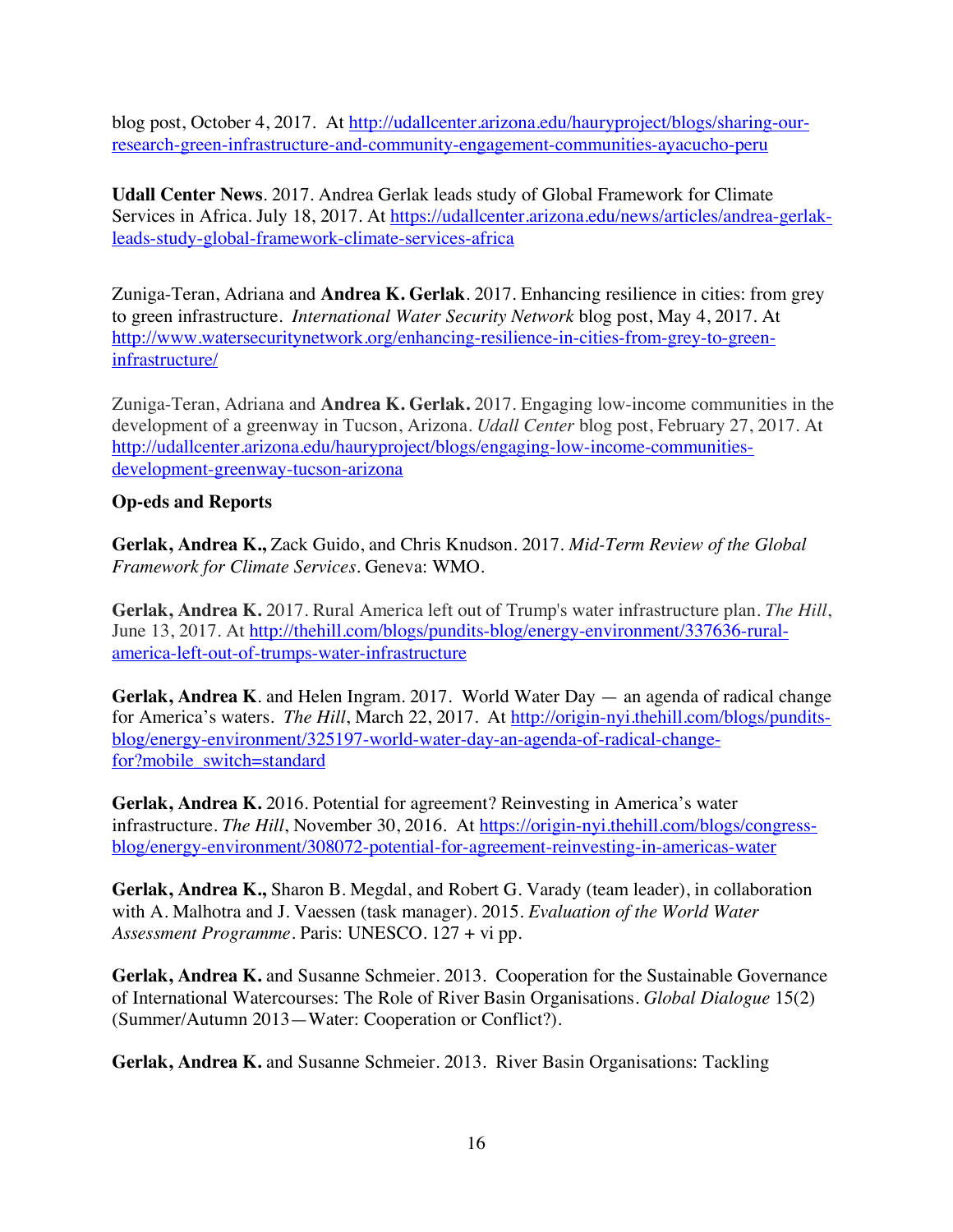Questions of Design and Effectiveness. *Global Dialogue* 15(2) (Summer/Autumn 2013—Water: Cooperation or Conflict?).

Varady, Robert G., Frank van Weert, Sharon B. Megdal, **Andrea K. Gerlak**, Christine Abdalla Iskandar, and Lily House-Peters\*\*. 2013. *Groundwater Policy and Governance.* Groundwater Governance: A Global Framework for Country Action. GEF project ID: 3726 — FAO project ID: 608795. Thematic Paper No. 5. Commissioned by UNESCO IHP.

Schmeier, Susanne, **Andrea K. Gerlak**, and Sabine Blumstein\*\*. 2013. Who Governs Internationally Shared Watercourses? Clearing the Muddy Waters of International River Basin Organizations. *Earth System Governance Working Paper*, No.28.

° Varady, Robert G., **Andrea K. Gerla**k, and Emily D. McGovern. 2013. *Hydrosolidarity and Its Place in International Water Diplomacy*. IUCN monograph on hydrodiplomacy.

**Gerlak, Andrea K**., Hanna J. Cortner, and Dennis C. LeMaster. 1998. Responding to Changing Social Values in Natural Resource Decision Making. Unpublished report submitted to the US Department of Agriculture, Forest Service, North Central Research Station. Greensboro, NC: Guilford College, Department of Political Science.

**Gerlak, Andrea K**. and Susan M. Natali. 1993. *Taking the Initiative, II: The Lessons of the 1992 Election*. Washington DC: Americans for the Environment.

# **CONFERENCES AND SCHOLARLY PRESENTATIONS**

# *Invited Talks*

"Opportunities and Challenges in Groundwater Policy and Governance: A Global Overview." Presented at the Rosenberg Water Forum, University of California, San Jose, California (October 2018)

"Governing Transboundary Rivers: The Intersection between Science and Policy." Presented at School of Public and Environmental Affairs and the Ostrom Workshop's Program on Natural Resource Governance, Indiana University, Bloomington, Indiana (April 2018)

Formal remarks on Andrew Jordan's "Innovation in climate change governance". Presented at Symposium on Learning and Innovation in Resilient Systems, Open University, Heerlen, The Netherlands (March 2017)

Formal remarks on Jan Rotmans' "Transition to a more sustainable society". Presented at Symposium on Learning and Innovation in Resilient Systems, Open University, Heerlen, The Netherlands (March 2017)

"Information Flows and Networks." Caribbean Institute for Meteorology and Hydrology, Bridgetown, Barbados (February 2016)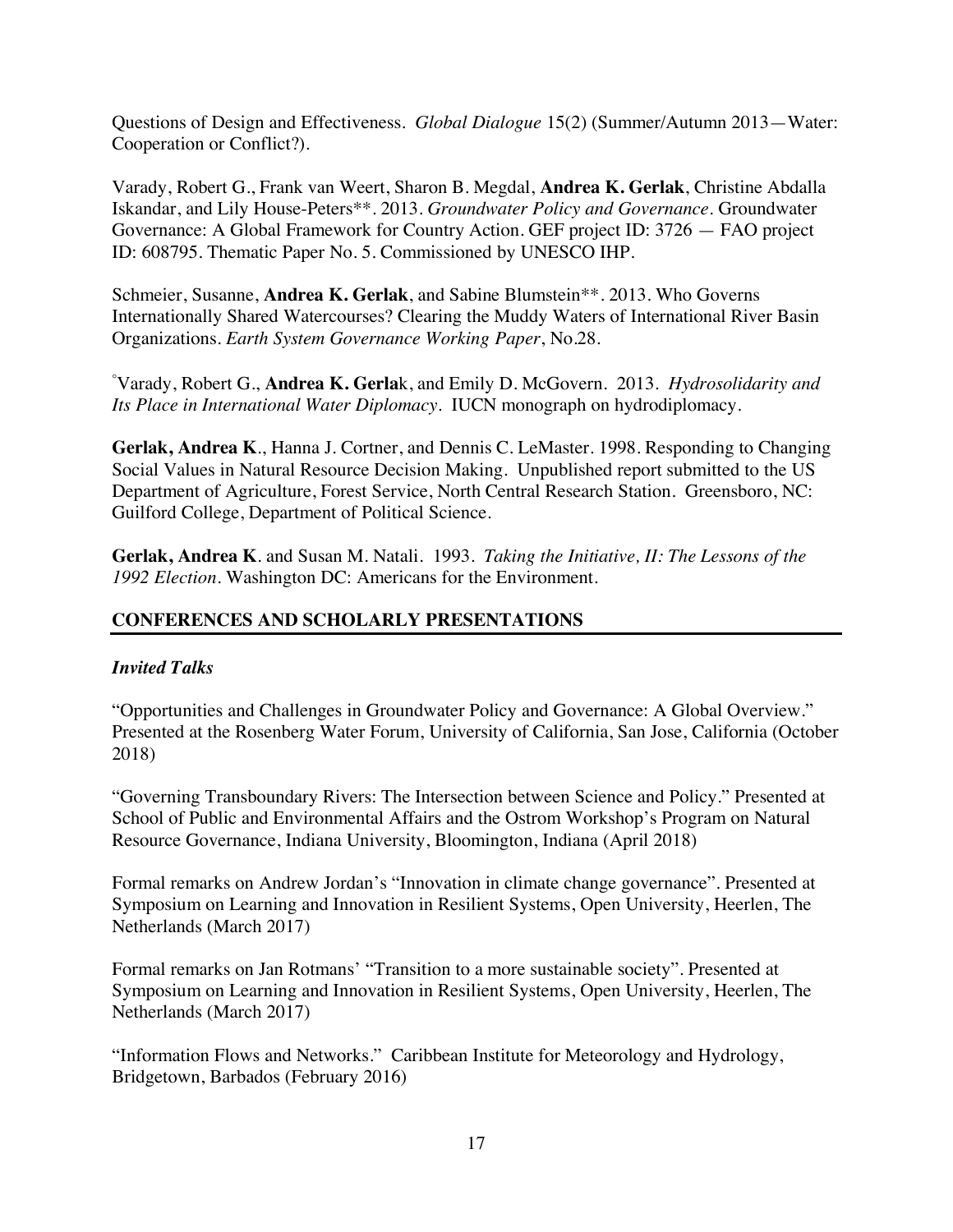"Traversing the Rapids: Global Water Issues in the 21st Century." Great Decisions, Tucson, Arizona (November 2015)

"Earth System Governance: Research around Water." From Global to Local: Sustainable Water Resource Governance for Latin America and the Caribbean. Santiago, Chile (May 2014)

"Regionalism and Water Governance. From Global to Local: Sustainable Water Resource Governance for Latin America and the Caribbean." Santiago, Chile (May 2014)

"Global Water Governance and the Human Right to Water." Patterson School of Diplomacy, University of Kentucky. Fall Conference (October 2013)

"Large-scale collaborative ecosystem restoration: Challenges and Opportunities in the Florida Everglades." VU University Amsterdam. Institute for Environmental Studies (May 2013)

Large-scale collaborative ecosystem restoration: Challenges and Opportunities in the Florida Everglades." Open University, Maastricht, The Netherlands (May 2013)

"The Benefits of Regionalism: Comparative Examples. Rosenberg Water Forum: Managing Water in the 21st Century: Challenges & Opportunities. Aqaba, Jordan (March 2013)

"Large-Scale Collaborative Ecosystem Restoration: Challenges and Opportunities in the Florida Everglades." Hebrew University, Department of Geography, Jerusalem, Israel (March 2013)

"Digging into Theories in Environmental Policy and Management." School of Public Affairs, Workshop on Public Policy Process, University of Colorado, Denver (May 2012)

"Environmental Collaboration and Governance." The Intermountain West Initiative. The Environmental Governance Working Group. Colorado State University, Ft. Collins, CO (May 2012)

"Evaluating Governance Arrangements for Large Scale River Restoration." River Restoration: Exploring Institutional Challenges and Opportunities Workshop. Sponsored by US Bureau of Reclamation, University of New Mexico School of Law, and Utton Center. Albuquerque, NM (September 2011)

"Collaborative Governance and Adaptive Capacity." University of Arizona School of Law. Economics, Law, Environment and Governance Workshop, Tucson, AZ (March 2011) (with Kirk Emerson)

"Western Water: Conflict and Competition Along the Colorado River." Western Lake Erie Basin Convening Meeting, Toledo, OH (May 9, 2005). Invited by US Army Corps of Engineers and Congresswoman Marcy Kaptor

"Western Water Policy and Politics." Desert Ecosystems Course, New York State University, Fredonia. (March 2005)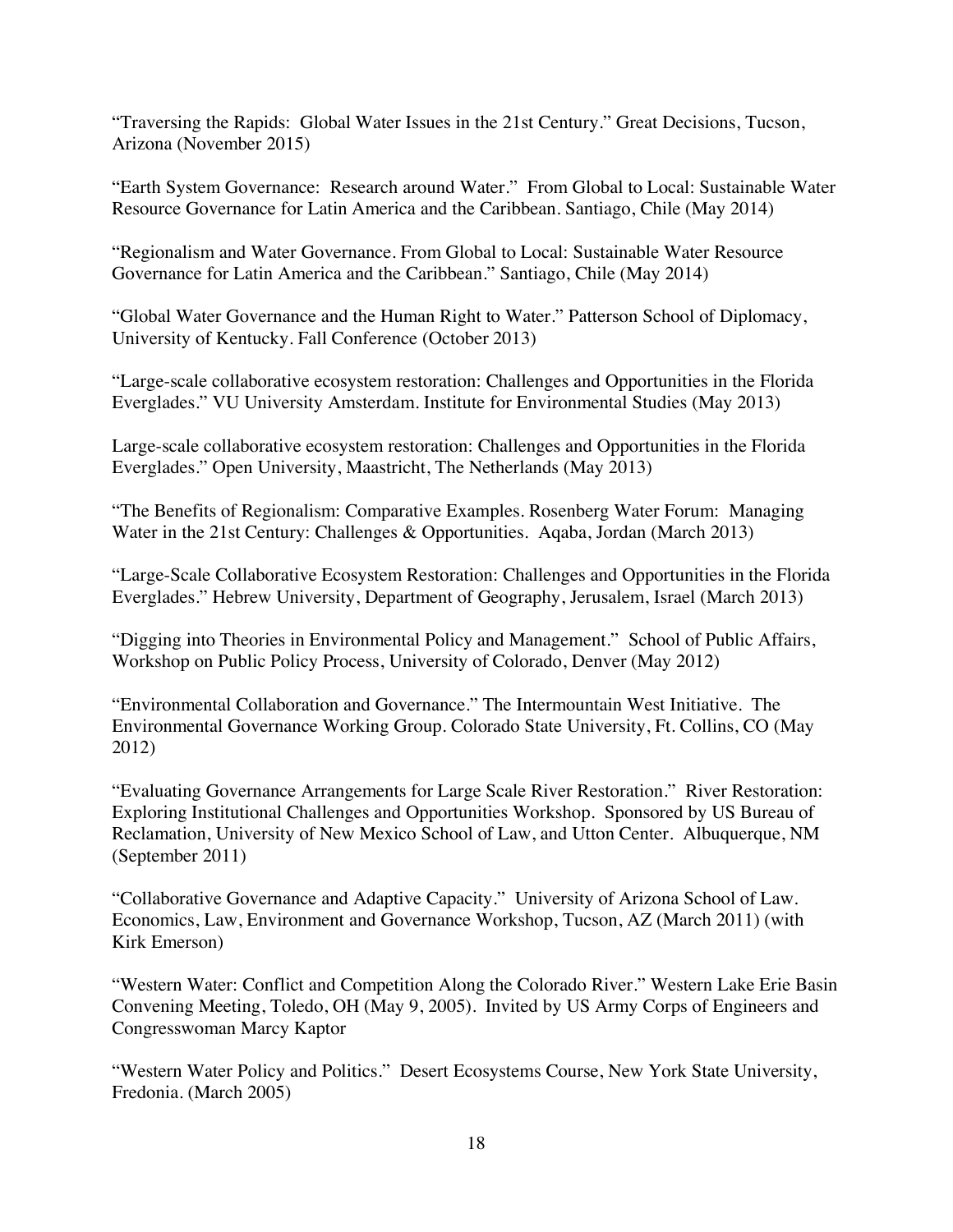"Water, Land, and Policy: Social Science Assessments." Moving Waters: The Colorado River and the West Conference, Flagstaff, AZ (September 2002)

# *Invited Symposium*

Toward a National Landscape Conservation Strategy. Hosted by: University of Montana and Lincoln Institute of Land Policy, Boston, MA (April 2009)

Transboundary River Governance in the Face of Uncertainty: The Columbia River Treaty, 2014. Hosted by University of Idaho College of Law, Coeur D'Alene, ID (April 2009) (with Tanya Heikkila)

Era of New Environmental Governance. Hosted by Washington State University, Pullman, WA (April 2008)

Cooperative Governance in the West: Prospects, Problems and Theory. Hosted by Oregon State University, Corvallis, OR (October 2007)

# *Workshops (Invited and Submitted)*

Invited Workshop Presenter: Learning to Improve Environmental Governance. Hosted by the International Association for the Study of the Commons 2nd Workshop 'Working Together on the Commons', Tucson, AZ (March 2019) (Co-authored with Tanya Heikkila)

Invited Workshop Presenter: Nature-based solutions to urban and peri-urban water scarcity in Tucson, Arizona. Hosted by Center for Science and Environment and the International Water Security Network, AAETI, Nimli, Rajasthan, India (November 2018) (Co-authored with Adriana Zuniga-Teran)

Invited Chair: Environmental Networks and Science-Policy Engagement: Co-producing Knowledge across our Shared Border. Presented at Binational Water Relations at 75 Years: Retrospectives, Resilience, and US-Mexico Border Water Resources Governance Workshop. Hosted by the University of Arizona Udall Center for Studies in Public Policy and El Colegio de Sonora, Tucson, AZ (October 2018)

Course Participant: Being a Leader and the Effective Exercise of Leadership. Hosted by UCLA (July-August 2018)

Invited Facilitator: Water Insecurity World Café: Concepts and Methods for Advancing Research. Presented at the Association of American Geographers, New Orleans, LA (April 2018)

Invited Roundtable Participant: Moving between Teaching/Research and Academic Administration". Presented at the International Studies Association Annual Meeting, San Francisco, CA (April 2018)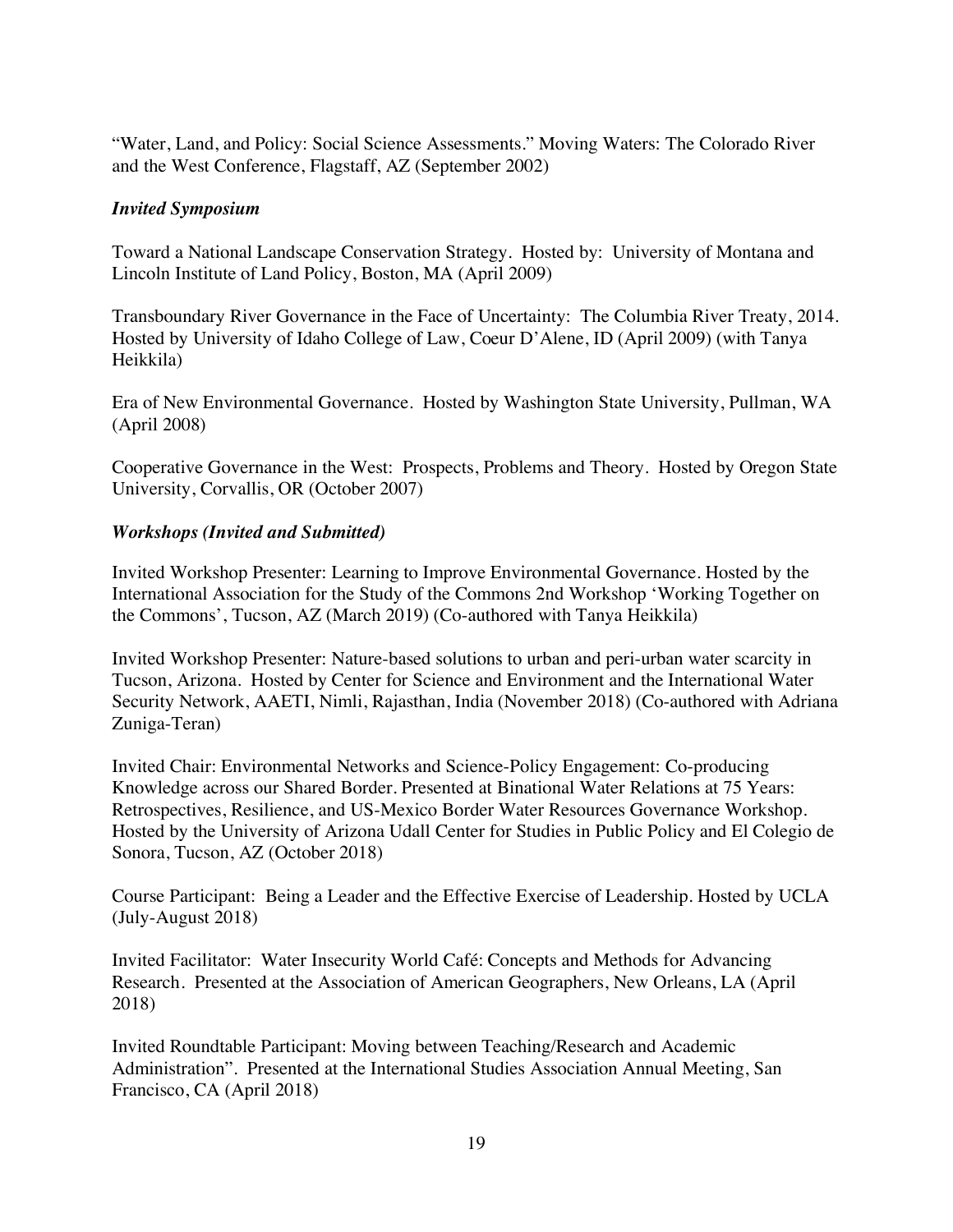Roundtable Organizer and Chair: "Interdisciplinary and Changing Norms around Global Environmental Studies". Presented at the International Studies Association Annual Meeting, San Francisco, CA (April 2018)

Invited Workshop Presenter: "Advancing Good Practices in Building Interdisciplinary: Moving towards User-oriented Science". Presented at the Inter-American Institute for Global Change Research Workshop. Cancun, Mexico (December 2017) (Co-authored with Marcelo Saguier)

Invited Workshop Participant and Reviewer: Rosenberg Water Forum: Managing Water and Biodiversity in Humid Areas. Panama City, Panama (January 2016)

Invited Workshop Presenter: "Water and Security". Presented at the University of Luxembourg, Luxembourg City, Luxembourg (February 2014) (Co-authored with Farhad Mukhtarov)

Invited Workshop Presenter: "Exploring Water-Related Conflicts, Cooperation and Adaptation in the Mekong Basin." Presented at Columbia University NSF-funded Climate Change in Mekong River Basin Workshop, Ho Chi Minh City, Viet Nam (November 2013) (Co-authored with Tanya Heikkila)

Invited Workshop Participant: Practitioners' Network for Large Landscape Conservation. U.S. Institute for Environmental Conflict Resolution National Conference on Environmental Collaboration and Conflict Resolution, Tucson, AZ (May 2012)

Invited Workshop Participant: US Environmental Protection Agency, Office of Research and Development. Focus Group, Online Dialogue and Workshop Participant to help develop a behavioral/social science research agenda (Spring and Summer 2011)

Short Course Participant. Using Dynamic Process Tracing. Presented at the American Political Science Association Annual Meeting, Washington, DC (September 2010)

Invited Workshop Participant: Landscapes in the "Anthropocene": Exploring the Human Connections. A Workshop sponsored by the National Science Foundation, University of Oregon (March 2010)

Invited Workshop Presenter: "Institutionalization and Security: A Look at Water Resources Data and Information Exchange in Transboundary Water Treaties." Presented at Water and Security Workshop, International Studies Association Annual Meeting, New Orleans, LA (February 2010) (Co-authored with Jonathan Lautze and Mark Giordano)

Workshop Participant: "Systems Thinking, Collaborative Potential, and Environmental Conflict Resolution: The Collaborative Learning Approach." A Pre-Conference Training Course, Environmental Conflict Resolution: The State of the Field and Its Contribution to Environmental Decision-Making. Hosted by the U.S. Institute for Environmental Conflict Resolution of the Morris K. Udall Foundation, Tucson, AZ (May 2002)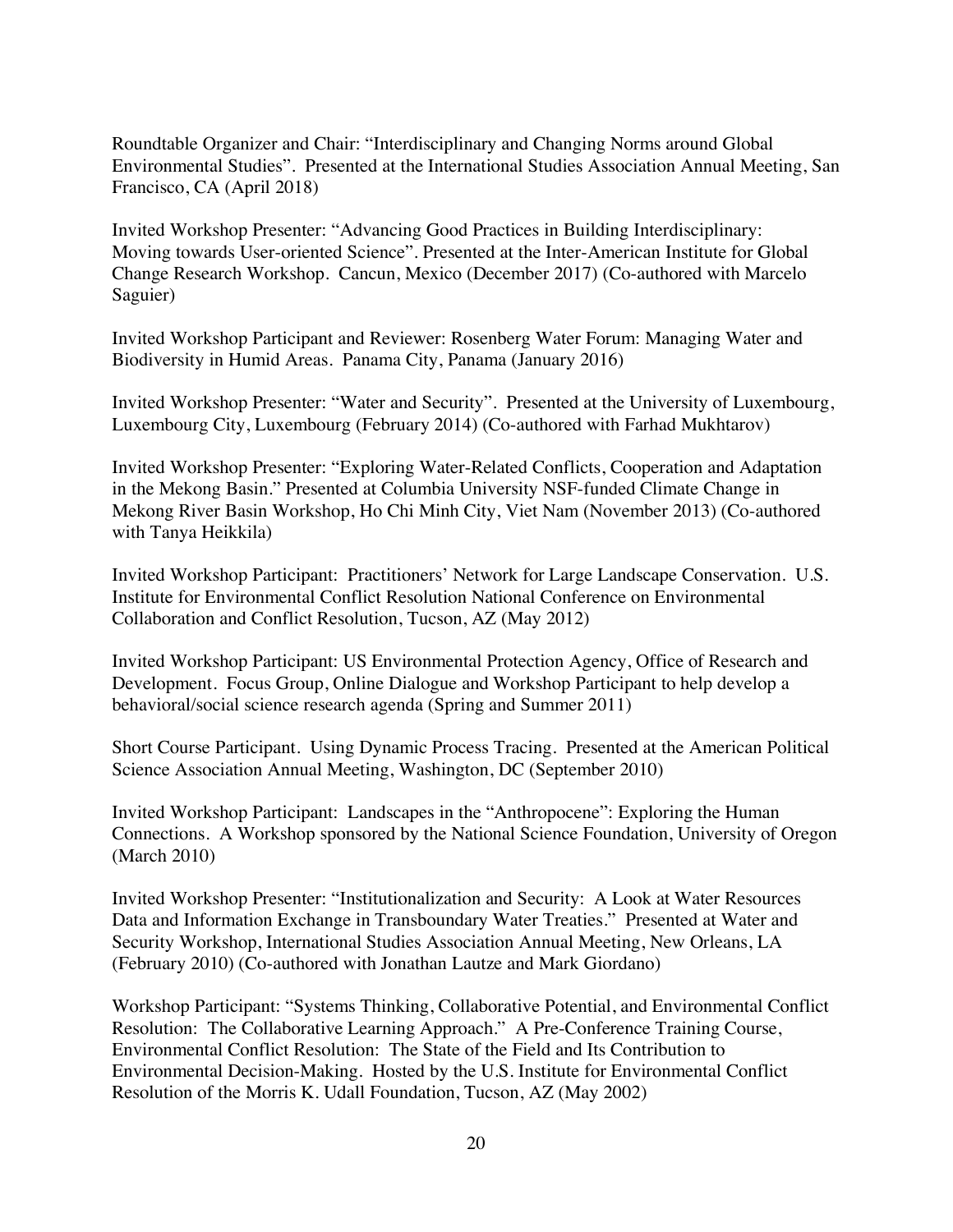Workshop Participant: "New Frontiers in Environmental Research." Annual Meeting of the American Political Science Association, Boston, MA (September 1998)

Workshop Participant: "Sustaining the Masses: Environmental Protection and Economic Development in China." Organized by the Council for International Educational Exchange, Beijing and Shanghai, China (June 1997)

### *Conference Presentations and Participation*

"Interrogating Rainwater Harvesting as Do-It-Yourself (DIY) Urbanism." Presented at the American Association of Geographers Annual Meeting, Washington, DC (April 2019) (Coauthored with Alison Elder)

Panel Chair: Green Dreams, Green Nightmares, Green Amnesia: Multi-faceted geographies of Green Infrastructure. At the American Association of Geographers Annual Meeting, Washington, DC (April 2019)

"Learning in Environmental Governance: Fit for Purpose?" Presented at the International Studies Association, Toronto, Canada (March 2019) (Co-authored with Katharine Rietig)

"Dryland Agrivoltacs: A novel approach to collocating food production and solar renewable energy to maximize food production, water savings, and energy generation." Presented at AGU, Washington, DC (December 2018) (Co-authored with Greg A. Barron-Gafford, Rebecca L. Minor, Jovon Jojola, Isaiah Barnett-Moreno, Cecilia Martinez, Moses Thompson, et al.; presented by Greg A. Barron-Gafford)

"Seventy-five years of hydro-diplomacy on the U.S.-Mexico border." Presented at Empowering Hydro-diplomacy conference, Den Haag, The Netherlands (October 2018) (Co-authored with Robert G. Varady, Stephen Mumme, Sharon B. Megdal, Margaret O. Wilder, Nicolás Pineda, Christopher A. Scott, Karl W. Flessa, and Adriana Zuniga; presented by Robert G. Varady)

"Does Science Change Beliefs in Contested Policy Contexts? New Insights for, and from, the Advocacy Coalition Framework." Presented at the ECPR General Conference, Hamburg, Germany (August 2018) (co-authored with Tanya Heikkila and Christopher M. Weible)

Panel chair: Public Policy and Climate Communication. At Surviving Peak Drought and Warming Workshop, University of Arizona, Tucson, Arizona (March 2018)

"From Tucson to Uruguay and Back: Securities and Inequalities in Water Infrastructure." Presented at the Earth System Governance conference, Lund, Sweden (October 2017)

"Equity in green infrastructure: A case study in Tucson, Arizona." Presented at Congreso Agua-Andes, Ayacucho, Peru (September 2017) (co-authored with Adriana Zuniga, Joaquin Murrieta, Nelda Ruiz, Claudio Rodriquez, John Shepherd, and Catlow Shipek)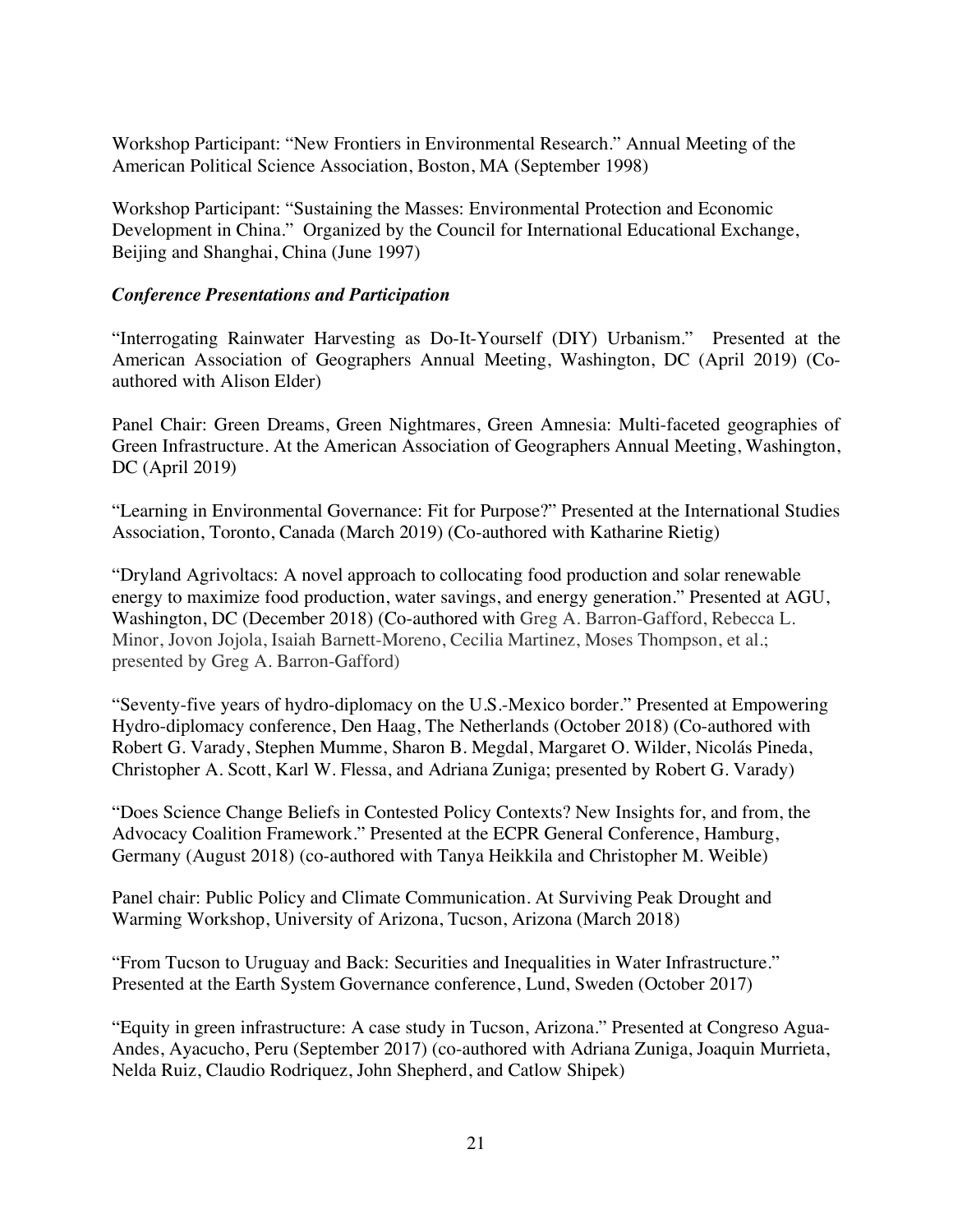"Interrogating the Global Framework for Climate Services." Presented at the Association of American Geographers, Boston, MA (April 2017) (Co-authored with Christina Greene)

"Institutional Design and Transformative Learning in Environmental Governance." Presented at Symposium on Learning and Innovation in Resilient Systems, Open University, Heerlen, The Netherlands (March 2017) (Co-authored with Tanya Heikkila)

Panel chair: Innovation in Public Policy. At Symposium on Learning and Innovation in Resilient Systems, Open University, Heerlen, The Netherlands (March 2017)

"Seeking and contesting environmental security in a complex world: Knowledge, agency and governance implications." Roundtable discussion at the Royal Geographical Society Annual Conference, London, England (August/September 2016)

"Learning our way out of environmental problems: A systematic review of the scholarship." Presented at the Midwest Annual Conference, Chicago, IL (April 2016) (Co-authored with Tanya Heikkila, Sharon Smolinski, Dave Huitema, and Derek Armitage)

"Water Security: A Critical Review of Recent Studies." Presented at the annual meeting of the International Studies Association, Atlanta, GA (March 2016) (Co-authored with Lily House-Peters, Tamee Albrecht, Christina Cook, Rafael Routson de Grenade, Chris A. Scott, Adriana Zuniga Teran, and Robert G. Varady)

"Scene-setting: A new reading of water governance through the lens of actors, institutions, and scale." Presented at the International Water Resources Association, World Water Congress, Edinburgh, Scotland (May 2015) (Co-facilitated with Naho Mirumachi)

"At the Intersection of Regional Cooperation and Transboundary Resource Governance: Hydroenergy Development in South America." Presented at the International Studies Association Annual Conference, New Orleans, LA (February 2015) (Co-authored Marcelo Saguier)

"Do Issues and Scale Matter?: A Study of Conflict and Cooperation in the Mekong River Basin." Presented at the American Political Science Association Annual Meeting, Washington, DC (August 2014) (Co-authored with Tanya Heikkila and Aaron Wolf; presented by Andrea Gerlak)

"A Study of Conflict and Cooperation in the Mekong River Basin: How Issues and Scale Matter." Presented at the FLACSO-ISA Global and Regional Powers in a Changing World conference, Buenos Aires, Argentina (July 2014) (Co-authored with Tanya Heikkila and Aaron Wolf; presented by Andrea K. Gerlak)

"A Study of Conflict and Cooperation in the Mekong River Basin: How Issues and Scale Matter." Presented at the Midwest Annual Conference, Chicago, IL (April 2014) (Co-authored with Tanya Heikkila and Aaron Wolf; presented by Tanya Heikkila)

"Implementing the Human Right to Water: Global Norm Translators and National Implementation." Presented at the International Studies Association Annual Conference,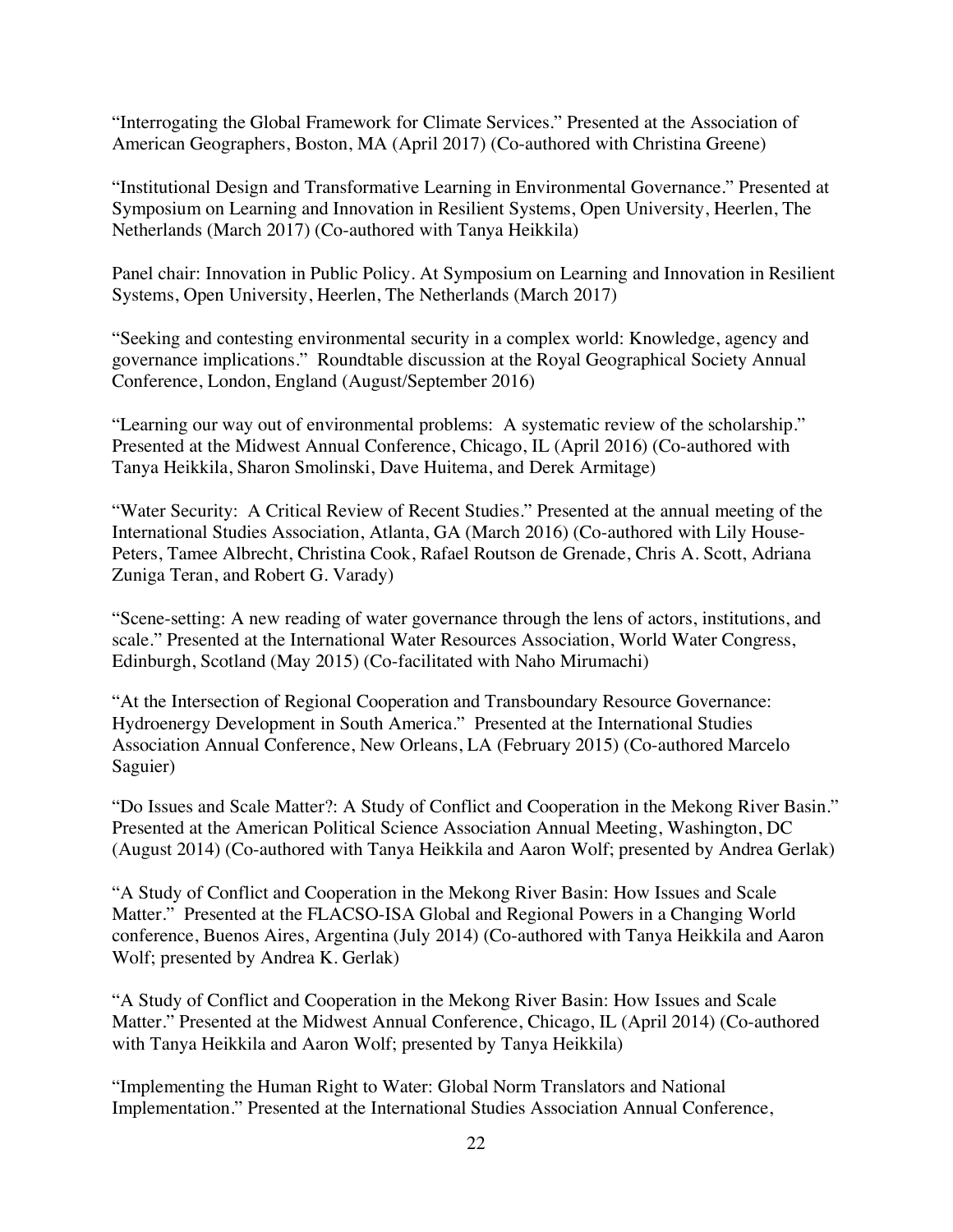Toronto, Canada (March 2014) (Co-authored Madeline Baer)

"Groundwater Management: A Policy Perspective." Presented at Groundwater Protection Council Annual Forum, St. Louis, MO (September 2013) (Co-authored with Sharon B. Megdal and Robert G. Varady; presented by Sharon B. Megdal)

"Who Governs Internationally Shared Watercourses? Clearing the Muddy Waters of International River Basin Organizations." Presented at Peace Science Society-International Studies Association joint conference, Budapest, Hungary (June, 2013) (Co-authored with Susanne Schmeier and Sabine Blumstein)

"Linking Science and Policy in Transboundary Water Governance: The Role of River Basin Organizations." Presented at Water in the Anthropocence: Challenges for Science and Governance. Bonn, Germany (May 2013) (Co-authored with Susanne Schmeier and Sabine Blumstein)

"Interorganizational Engagement in Collaborative Environmental Management: Evidence from the South Florida Ecosystems Restoration Task Force." Presented at the Midwest Political Science Association Annual Meeting. Chicago, IL (April 2013) (Co-authored with Ramiro Berardo and Tanya Heikkila)

"Unpacking Discourse around the Human Right to Water." Presented at the International Studies Association Annual Meeting. San Francisco, CA (April 2013) (Co-authored with Madeline Baer and Paula Duarte Lopes)

"Groundwater Governance in a Federal Framework: Results of a Survey of the 50 States of the USA." Presented at the Fifth Regional Consultation, GEF Groundwater Governance Project, The Hague, The Netherlands (March 2013) (Co-authored with Sharon B. Megdal and Robert G. Varady; presented by Sharon B. Megdal)

"River Basin Organizations in the Global Water Discourse: An Exploration of Agency and Strategy." Presented at the Lund Conference on Earth System Governance. Towards a Just and Legitimate Earth System Governance: Addressing Inequalities. Lund, Sweden (April 2012) (Coauthored with Farhad Mukhtarov; presented by Mukhtarov)

"Groundwater policy and governance: The GEF project on global groundwater governance." Presented (by Varady) at Seminario Lanzamiento Centro AQUASEC Sobre Seguridad Hídrica en las Américas (Seminar on the Launch of the AQUASEC Center on Water Security in the Americas). Centro de Cambio Global, Pontificia Universidad Católica de Chile. Santiago, Chile (March 2012) (Co-authored with Varady, R. G., F. van Weert, S. B. Megdal, C. Abdalla Iskandar, and L. House-Peters; presented by Robert G. Varady)

"Investigating Engagement in Collaborative Processes over Time: A 10-Year Study of the South Florida Ecosystem Restoration Task Force." Presented at the American Political Science Association Annual Meeting, Seattle, WA (September 2011) (Co-authored with Tanya Heikkila and Mark W. Davis)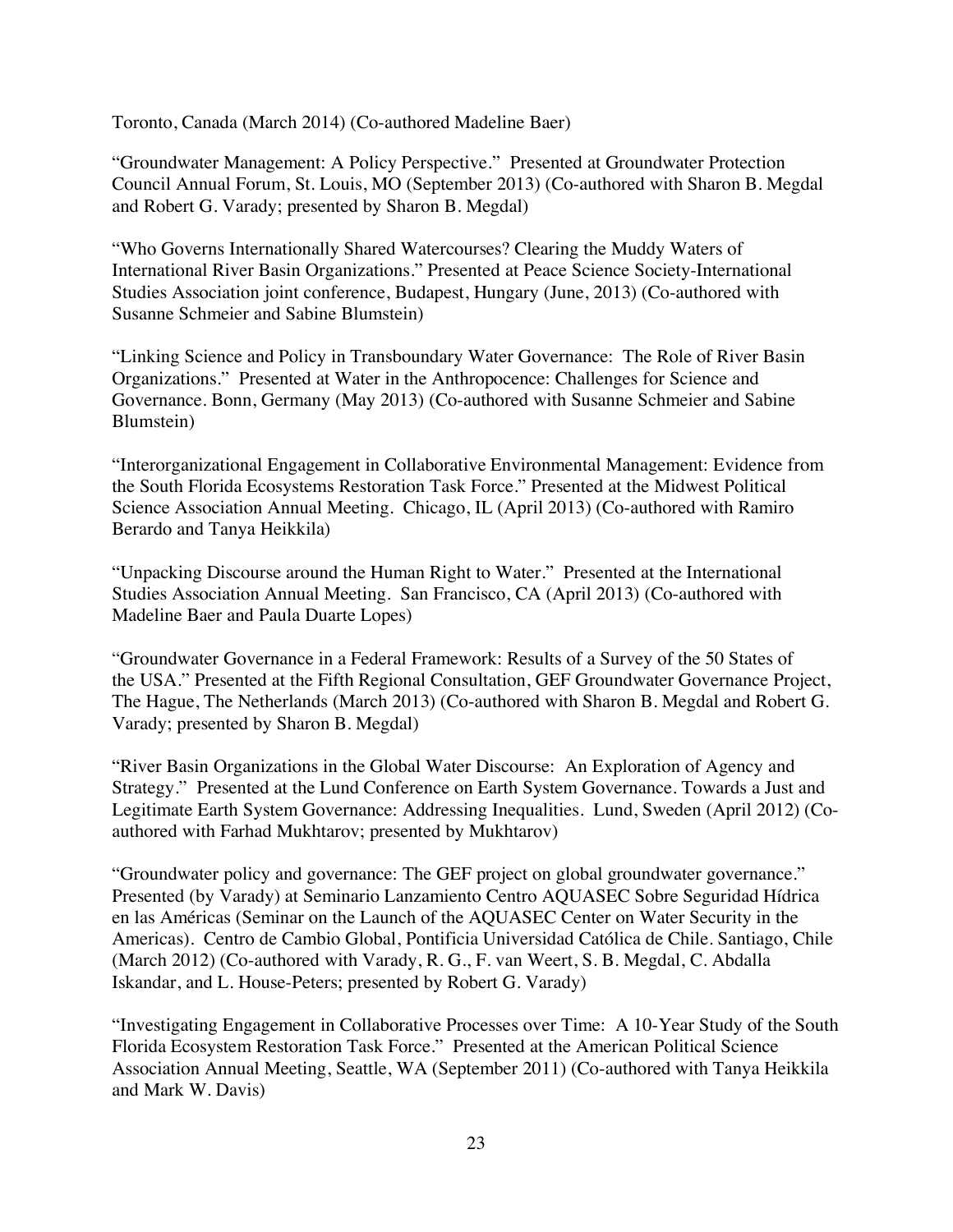"Water as a Human Right: Implications for MDG Target 7C." Presented at Third Global International Studies Conference, Porto, Portugal (August 2011) (Co-authored with Laura Parisi)

Participant: US Environmental Protection Agency. Behavioral/Social Sciences Scientist-to-Scientist Town Hall Meeting. Arlington, VA (June 2011)

"Adaptation by a River Basin Organization: Three Cases of Triggers and Adaptive Response within the Mekong River Commission." Presented at Colorado Conference on Earth System Governance: Crossing Boundaries and Building Bridges, Ft. Collins, CO (May 2011) (Coauthored with Tanya Heikkila, Andrew Bell, and Susanne Schmeier)

Panel Chair: Adaptiveness in Water Governance. At Colorado Conference on Earth System Governance: Crossing Boundaries and Building Bridges, Ft. Collins, CO (May 2011)

"Climate Change Discourse in Transboundary Waters: Framing Issues, Actions and Scales in the Mekong River Basin." Presented at the International Studies Association, Montreal, Canada (March 2011) (Co-authored with Susanne Schmeier)

"Building a Theory of Learning in Collaborative Institutions: Evidence from the Everglades Restoration Program." Presented at the International Association for the Study of the Commons (IASC), 2010 North American Regional Meeting, Tempe, AZ (October 2010) (Co-authored with Tanya Heikkila)

"Upscaling from Individual to Collective Learning in Policy Process Research." Presented at the American Political Science Association Annual Meeting, Washington, DC (September 2010) (Co-authored with Tanya Heikkila and Chris Weible)

"Power, Geography and Institutions in Transboundary Waters." Presented at International Studies Association Annual Meeting, New Orleans, LA (February 2010) (Co-authored with Jesse Hamner)

Panel Discussant: "Transboundary Water Resource Management." Presented at International Studies Association Annual Meeting, New Orleans, LA (February 2010)

"The Governance of Transboundary Waters: Mapping River Basin Institutions." Presented at International Studies Association Annual Meeting, New York, NY (February 2009)

Conference Participant: Adaptation to Climate Change in the Desert Southwest: Impacts and Opportunities. University of Arizona, Tucson, AZ (January 2009)

Roundtable Participant: Is There a New World Order or Not?: State and International Organizations in the Post-Cold War Era. International Studies Association Annual Meeting, San Francisco, CA (March 2008)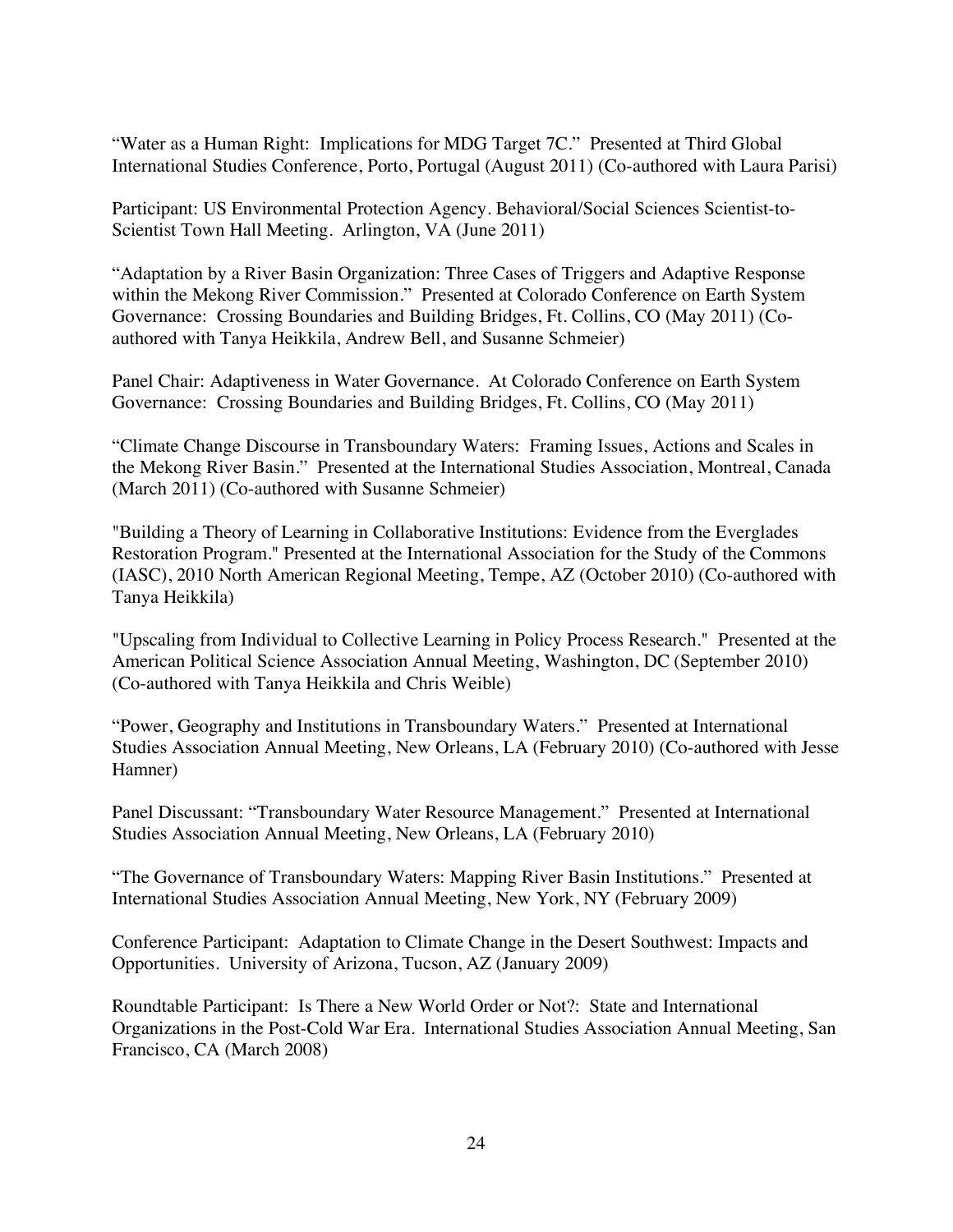Conference Participant:Measuring Success: Ecosystem Restoration in the 21st Century. Hosted by the University of Miami Center for Ecosystem Science and Policy, Miami, FL (December 2007)

"Regional Water Governance and Institutional Arrangements Around Transboundary Waters." International Studies Association Annual Meeting, Chicago, IL (February 2007)

Panel Discussant: "Troubled Waters: Cooperation and Conflict in Water Management." Presented at International Studies Association Annual Meeting, San Diego, CA (March 2006)

Conference Participant: Dividing the Waters IX: A Conference for Judges, Masters, and Referees Involved in Western General Stream Adjudications and Other Complex Water Litigation, Jackson Hole, WY (June 2005)

Panel Chair and Discussant: "Policy Frameworks of Water Policy Problems." Presented at Western Political Science Association Annual Meeting, Oakland, CA (March 2005)

"Integrating Across the Problem-shed: The Emergence of Collaborative Institutions for Natural Resource Management." Presented at the Annual Meeting of the American Political Science Association, Chicago, IL (September 2004) (Co-authored with Tanya Heikkila)

Conference Participant: The Colorado River: An Ecosystem Science Symposium. Hosted by the Grand Canyon Monitoring and Research Center, United States Geologic Survey, Tucson, AZ (October 2003)

"The Global Environment Facility and International Waters Governance." Presented at the Annual International Studies Association Meetings, Budapest, Hungary (June 2003)

Roundtable Chair and Participant: "Innovative Approaches to Environmental Policy Education." Presented at the Annual Meeting of the Western Political Science Association, Denver, CO (March 2003)

"International Waters and Institutional Effectiveness: An Analysis of the Global Environment Facility." Presented at the Annual Meeting of the International Studies Association-West, Portland, OR (February 2003)

Conference Participant: Northeast Environmental Studies Meeting. Hosted by Brown University, Providence, RI (November 2002)

"Politics, Power, and Water in the New American West: A Look at Interest Group Activity." Presented at the Annual Meeting of the Western Political Science Association, Long Beach, CA (March 2002)

Conference Participant: Northeast Environmental Studies Program Directors Meeting. Hosted by Skidmore College, Saratoga Springs, NY (November 2001)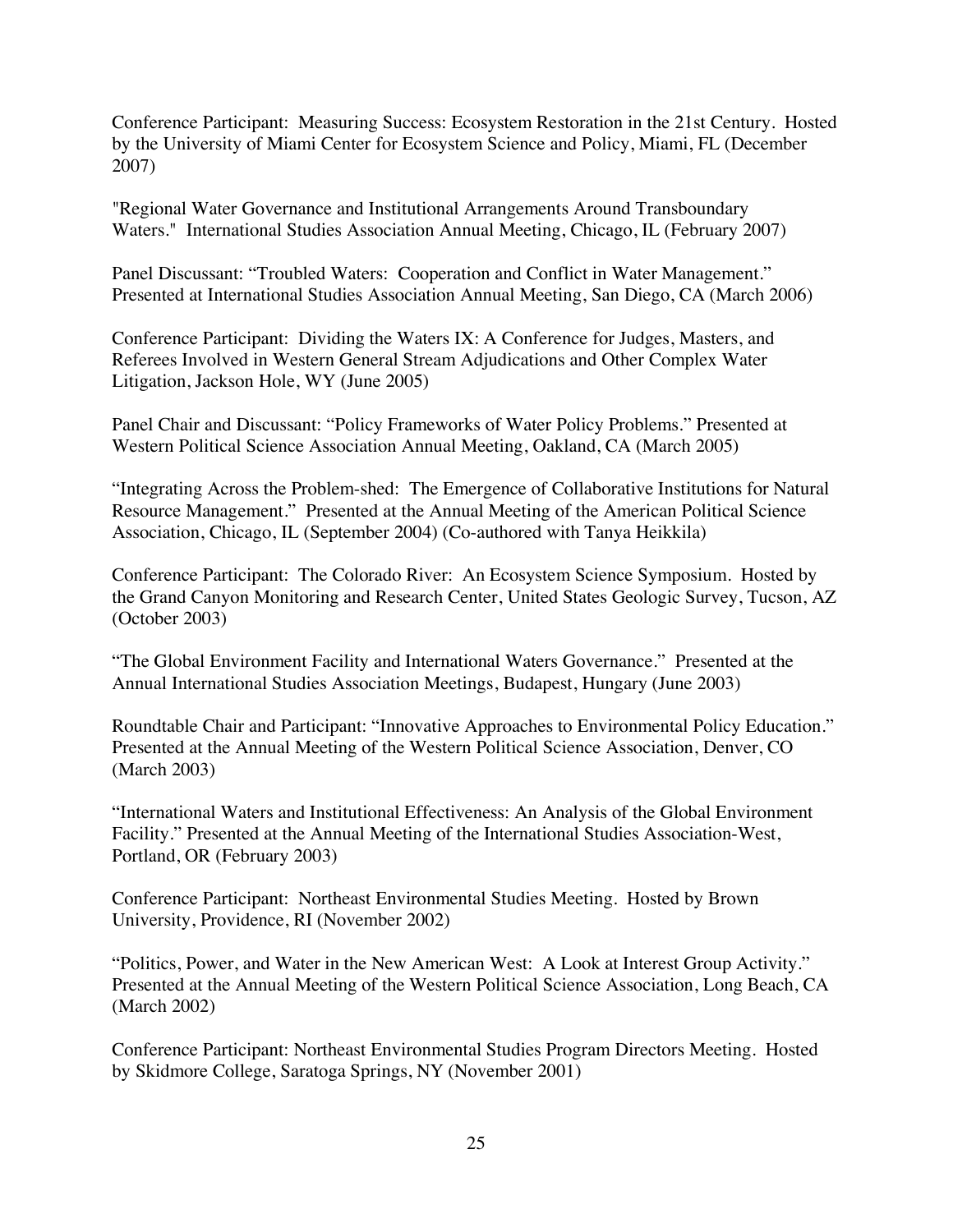Conference Participant: 6<sup>th</sup> International Interdisciplinary Conference on the Environment. Annual Conference of the Interdisciplinary Environmental Association, Montreal, Canada (June 2000)

Conference Organizer. Intercollegiate Environmental Studies Gathering: A North Carolina Collaboration. Hosted by Guilford College, Environmental Studies Program, Greensboro, NC (February 2000)

Conference Participant: Northeast Environmental Studies Program Directors Meeting. Hosted by Bucknell University, Lewisburg, PA (October 1999)

Conference Participant: Collegiate Town Meeting on Environmental Sustainability. Hosted by Duke University, Durham, NC (October 1999)

Conference Participant: North Carolina Environmental Education. Hosted by the North Carolina Department of Environment and Natural Resources, Office of Environmental Education, Raleigh, NC (February 1999)

Conference Participant: "Building Bridges across Disciplines and Cultures." Annual Conference of the Association for Integrative Studies, Detroit, MI (October 1998)

Roundtable Participant: "Policy and Politics in the 1998 Election: What Progressive Congressional Candidates Ought to be Saying about the State of the Environment." Annual Meeting of the American Political Science Association, Boston, MA (September 1998)

"The American Presidency in Historical Terms: Washington to Roosevelt." Presented at the Annual Meeting of the American Political Science Association, Washington, DC (August 1997)

"Western Water Rights: Politics and Conflict for the 21st Century." Presented at the Annual Meeting of the Western Political Science Association, Tucson, AZ (March 1997)

"The Miasma of Federal Water Policy: A Study of Twenty-five Years of Overlapping Jurisdictions and Institutional Change." Presented at the Annual Meeting of the American Political Science Association, Chicago, IL (September 1995) (Co-authored with Jeanne N. Clarke)

Roundtable Participant: "The Environmental Presidency." Annual Meeting of the Western Political Science Association, Portland, OR (March 1995)

"The Double Deterioration Paradox: Foreign Aid and the Environment in Developing Countries." Presented at the Annual Meeting of the International Studies Association-West, Seattle, WA (October 1994) (Co-authored with Laura Parisi)

"To Take or Not to Take: The Impact of Takings on Environmental Policy." Presented at the Annual Meeting of the Western Political Science Association, Albuquerque, NM (March 1994) (Co-authored with Bradley K. Roach)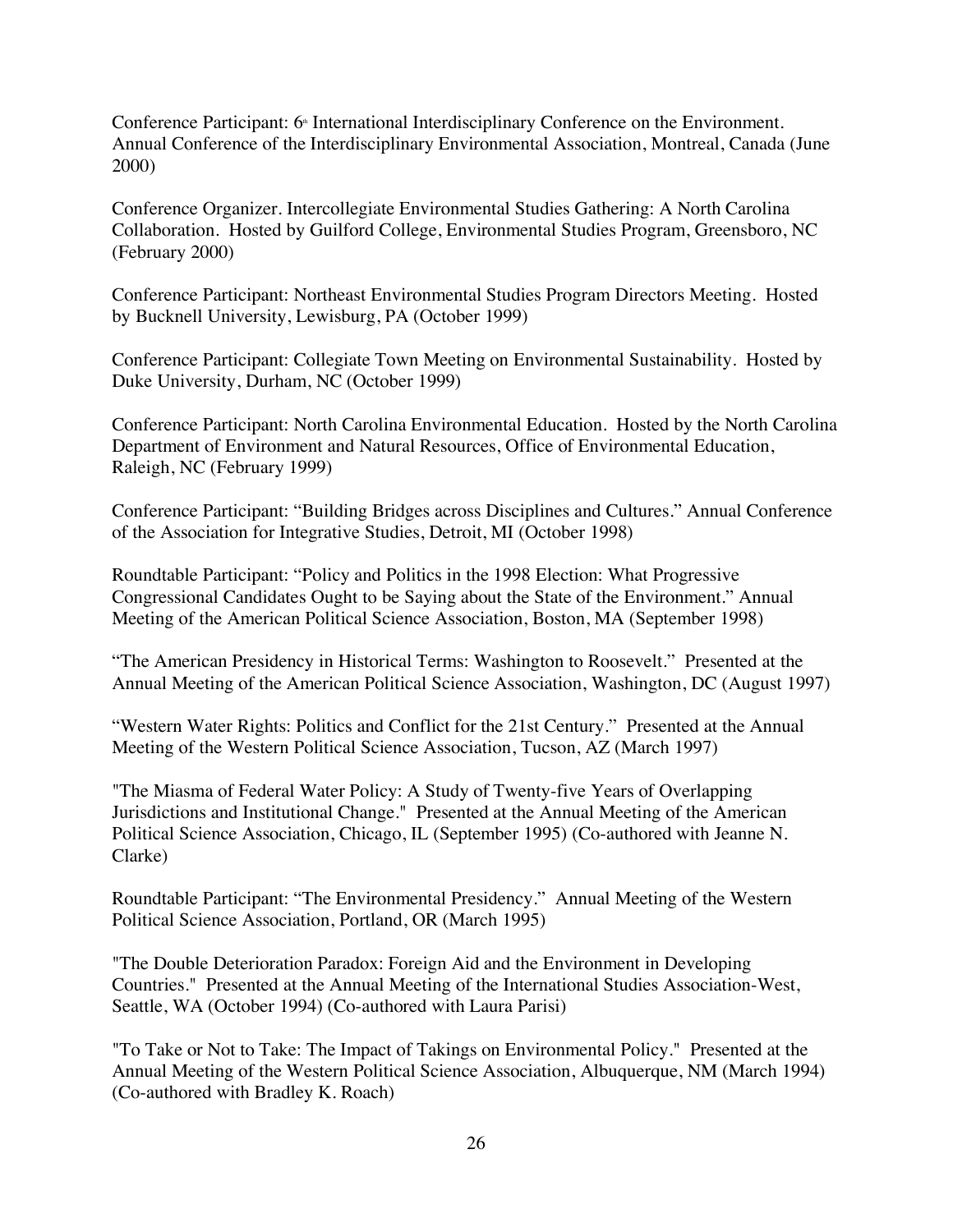"Piecemeal Policy: Wetland Protection in the United States." Presented at the Interdisciplinary Symposium, Images of the Environment: Evolving Perspectives on the Global Commons, Flagstaff, AZ (November 1993) (Co-authored with David Colnic)

"Why Comply? An Analysis of Factors Influencing Compliance with Environmental Protection." Presented at the Interdisciplinary Symposium, Images of the Environment: Evolving Perspectives on the Global Commons, Flagstaff, AZ (November 1993) (Co-authored with Bradley K. Roach)

# **AWARDED GRANTS AND CONTRACTS**

| 2018-2019 | Green Fund Grant, co-PI (with Adriana Zuniga-Teran), Addressing                                                 |
|-----------|-----------------------------------------------------------------------------------------------------------------|
|           | environmental injustice around green infrastructure in Tucson, Arizona                                          |
|           | $($25,050)$ (in-kind)                                                                                           |
| 2017-2018 | <b>Agnese Helms Haury Program in Environmental and Social Justice,</b>                                          |
|           | co-PI (with co-PIs Adriana Zuniga-Teran and Catlow Shipek), Engaging                                            |
|           | low-income, underserved communities in a neighborhood greenway: A                                               |
|           | community-university partnership for project design, implementation and                                         |
|           | evaluation $(\$79,154)$ (in-kind)                                                                               |
| 2017      | World Meteorological Organization (WMO), Consultation (with                                                     |
|           | collaborators Zack Guido and Chris Knudson), Mid-term Review of the                                             |
|           | Global Framework for Climate Services (\$50,160)                                                                |
| 2017-2019 | <b>National Science Foundation's National Socio-Environmental</b>                                               |
|           | Synthesis Center (SESYNC), co-PI (with co-PI Anita Milman),                                                     |
|           | Actionable Science in Transboundary River Basins (funding for three                                             |
|           | workshops with international water managers and academic scholars, and                                          |
|           | data integration and synthesis efforts) (in-kind)                                                               |
| 2015-2020 | <b>National Science Foundation Coupled-Natural Human System,</b>                                                |
|           | co-PI (with PI Tom Meixner, and co-PIs Adam Henry and Mitch Pavao-                                              |
|           | Zuckerman), Coupled Networks in Urbanized Landscapes: Linking                                                   |
|           | Ecosystem Services and Governance for Water Sustainability (\$1.7m)                                             |
| 2015-2017 | Institute of the Environment, Arizona Business Resilience Project: An                                           |
|           | Initiative to Support Arizona's Business Community in Managing Risk                                             |
|           | (Project Team Leader) (\$106,000)                                                                               |
| 2015-2016 | Ground Water Research and Education Foundation, co-PI (with co-PI                                               |
|           | Sharon Megdal), A Survey of Groundwater Governance and Management                                               |
|           | Strategies, Challenges, and Opportunities Connected to Water Quality                                            |
|           | $(\$49,967)$                                                                                                    |
| 2014-2017 | Inter-American Institute for Global Change Research, co-PI                                                      |
|           | (with co-PI Marcelo Saguier), Advancing Good Practices in building                                              |
|           | Interdisciplinarity: Moving Towards User-Oriented Science (\$125,000)                                           |
| 2014-2017 | <b>Consultant on Stakeholders and Networks Climate Change</b>                                                   |
|           | <b>Adaptation</b> , U.S. AID and NOAA grant (PI = Jim Buizer,<br>University of Arizona and Columbia University) |
|           |                                                                                                                 |